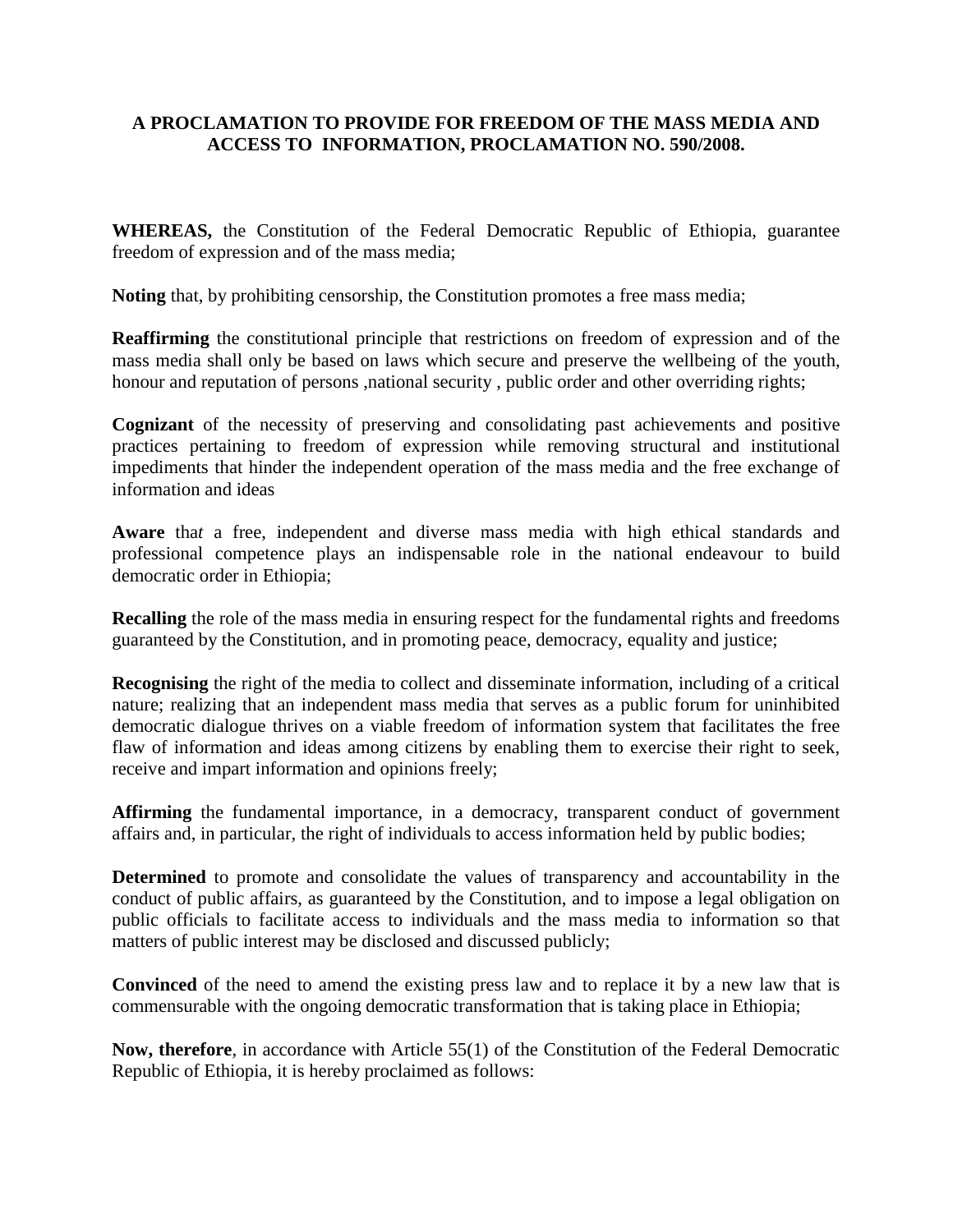#### **PART ONE General Provisions**

#### **1. Short Title**

This Proclamation may be cited as the "Freedom of the Mass Media and Access to Information Proclamation No. 590/2008"

#### **2. Definition**

In this proclamation unless the context requires otherwise:

1)"Mass Media" means printed matter that includes periodicals and broadcasters

2) "Printed Matter" means all material intended for public distribution, including mass media but also other printed material–including musical works, plays, pictures, cartoons, books, pamphlets, posters and commercial advertisings as well as audio, visual and audiovisual recordings, motion pictures and the likes, excluding;

a) official printed matters, notices, minutes, reports, and decisions of legislative, judicial or executive organs; or

b) materials only intended for the purpose of commerce and transport, domestic and social life, such as forms, price lists, printed advertising matter, family advertisements, post cards, pictorial reproductions, annual business and administrative reports, as well as election documents.

3) "Periodical" means printed material which is scheduled to appear in regular sequences of at least twice a year, which has a fixed title and which has a general distribution aimed at the entire public or a section thereof, and includes newspapers and magazines.

4) "Broadcaster" means a body which disseminates broadcast programming, including through terrestrial transmitters, cable or satellite, for public consumption and for simultaneous reception, whether or not by subscription, through a radio and/or television broadcast receiver or other related electronic equipment, but does not include communications internal to a private organization or a government body.

5)"Public Body" means any body established under the Federal Constitution or state constitution or any other law which forms part of any level or branch of the federal or regional state or owned, controlled or directly or indirectly substantially financed by funds provided by the federal or regional governments or accountable to the federal or regional states

6) "Information" means any material recorded in any form.

7) "Record" means regardless of who created it or when it was created, any recorded information in the possession and under the control of a public body and includes: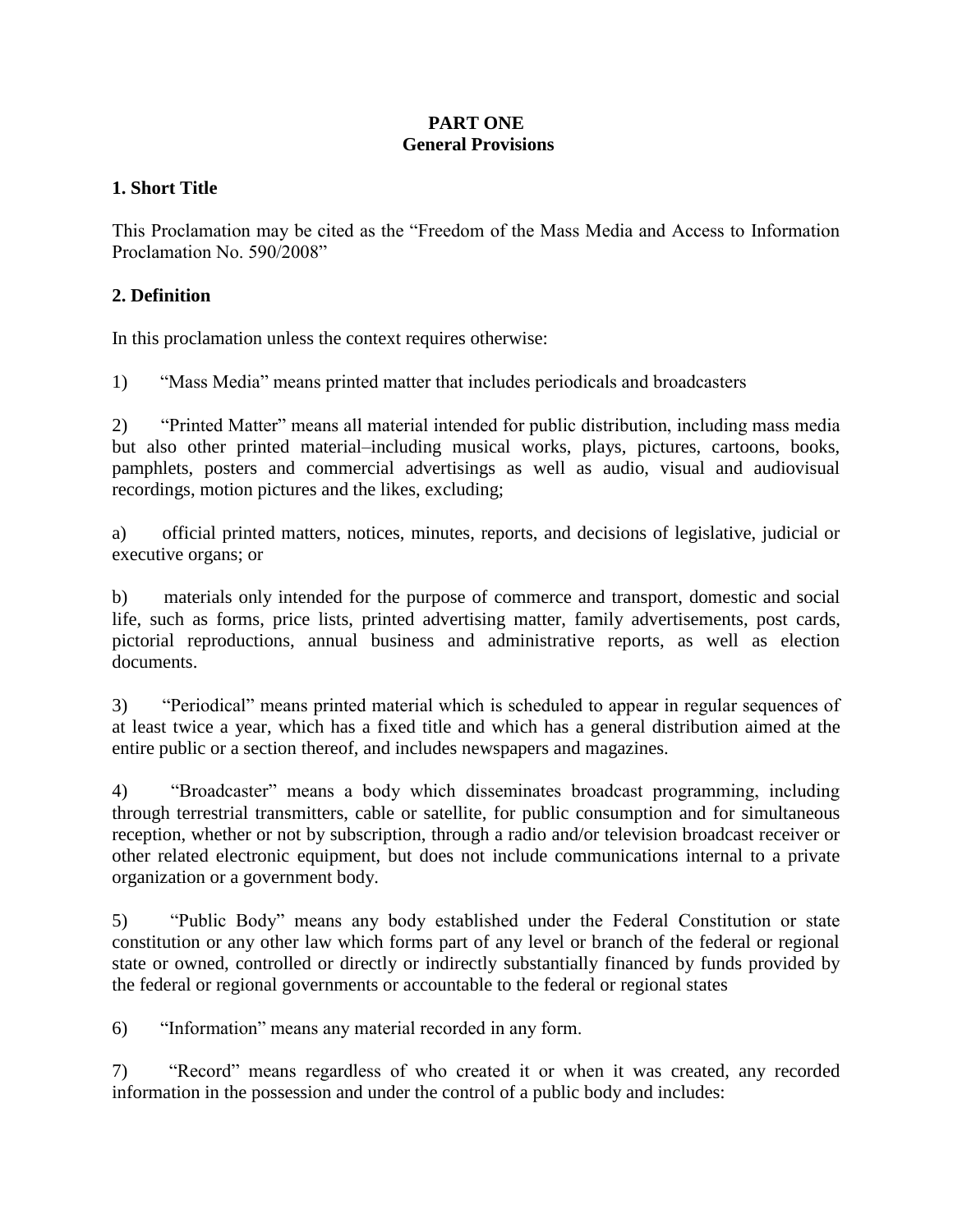a) any document, file or manuscript;

b) any microfilm, microfiche or facsimile;

c) any reproduction of images embodied in microfilms, whether enlarged or not:

d) any other information which may be watched, read, listened to or otherwise comprehended only using a computer or any other technical device; or

d) any other information recorded in any other form or medium.

8) "Personal Information" means information about an identifiable individual, including, but not limited to

a) information relating to the medical, educational or the academic, employment , professional or criminal history, of the individual or information relating to financial transactions in which the individual has been involved;

b) information relating to the ethinic, national or social origin, age, pregnancy, maritial status colour, sexual orientation, ,physical or mental health, well-being, disability, religion, belief, conscience, culture, language or birth of the individual;

c) information relating to any identifying number, symbol or other particular assigned to the individual, the address, fingerprints or blood type of the individual;

d) the personal opinions, views or preferences of the individual, except where they are about another individual or about a proposal for a grant, an award or a prize to be made to another individual;

e) the views or opinions of another individual about a proposal for a grant, an award or a prize to be made to the individual, but excluding the name of the other individual where it appears with the views or opinions of the other individual;

f) the views or opinions of another individual about the individual or,

g) the name of the individual where it appears with other personal information relating to the individual or where the disclosure of the name itself would reveal information about the individual,

but excluding information about a person who passed away before 20 years,

9) **"**Third Party**"**, means any person other than the requester or the public body to which the request is made and includes a foreign government, organization, an international organization or an organ of that government or organization

10) "Hostile or Subversive Activities" means: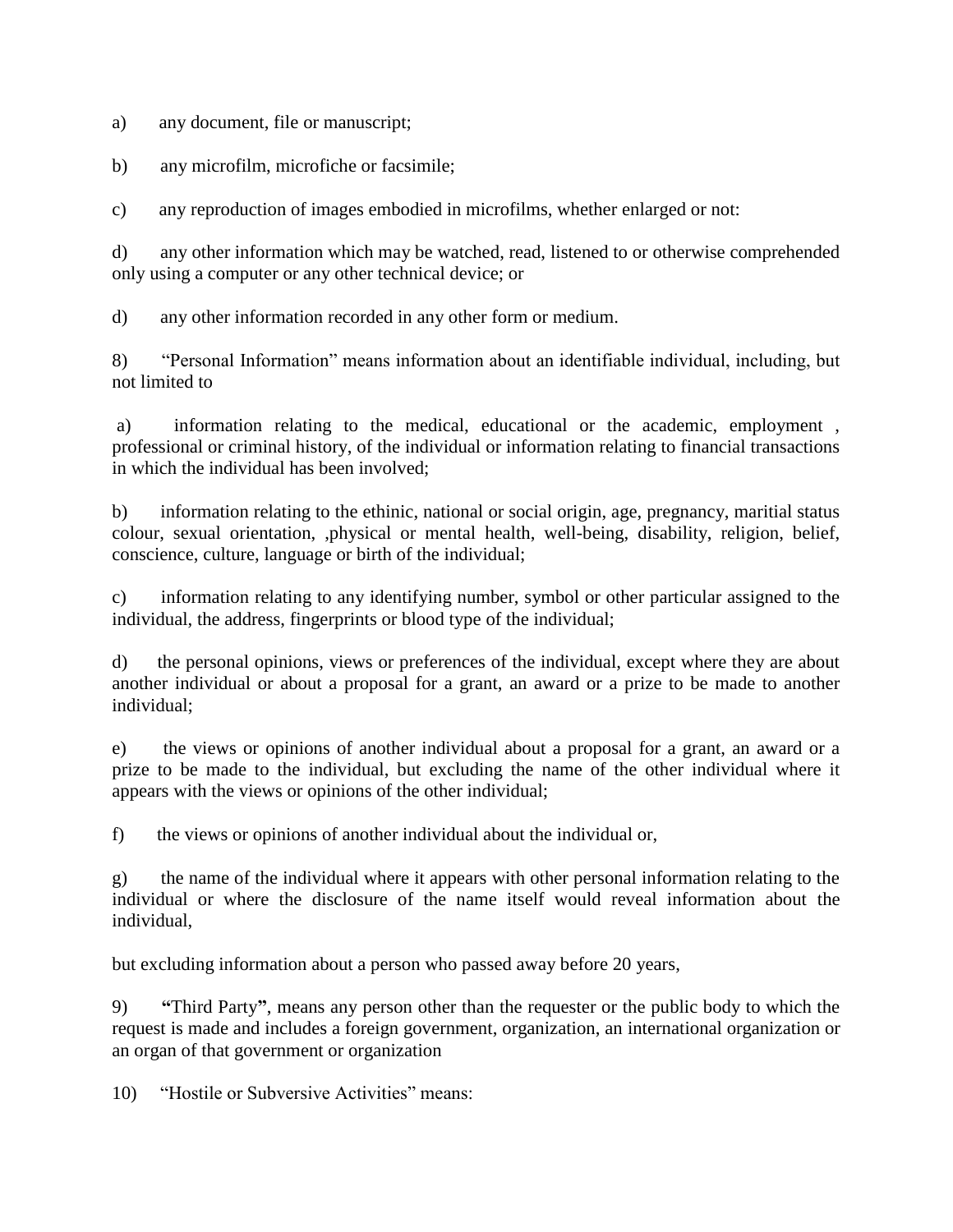a) aggression against the country;

b) any act of sabotage or terrorism aimed at the people or a strategic interest of the country whether inside or outside the country;

c) any activity aimed at changing the constitutional order by the use of force or violence; or

d) any foreign or hostile intelligence operation

11) "Editor-in-chief" means the person who, pursuant to Article 6 of this Proclamation exercises excllusive editorial control.

12) "Publisher" means any person who, represents, owns or has a substantial proprietary interest in a mass media or carries on the business of management of a mass media.

13) "Printer" means any person who has been appointed by or enters into a contract with a publisher for the purpose of printing any printing matters.

14) "Distributor" means any person who has appointed by or enters into a contract with the publisher for the purpose of wholesale distribution of printing matters.

15) "Importer" means any person who imports mass media products from abroad with a view to distribute them in Ethiopia or who is an agent of foreign publications circulated in Ethiopia.

16) "Ombudsman" means the Institution of the Ombudsman established under Proclamation No. 211/2000.

17) "Region" mean a regional state established under Article 47 of the Constitution of the Federal Democratic Republic of Ethiopia, and shall, for the purpose of this Proclamation, include Addis Abeba and Diredawa

18) "Public Relation Officer" mean a public relation officer or any other officer designated by the public body for the purpose of caring out the tasks of a public relation officer under this Proclamation.

#### **3. Gender Reference**

Unless otherwise expressly provided under this Proclamation provisions referred in the masculine gender shall also apply to the feminine gender.

#### **4. Freedom of Mass Media**

1) Freedom of the mass media is constitutionally guaranteed. Censorship in any form is prohibited.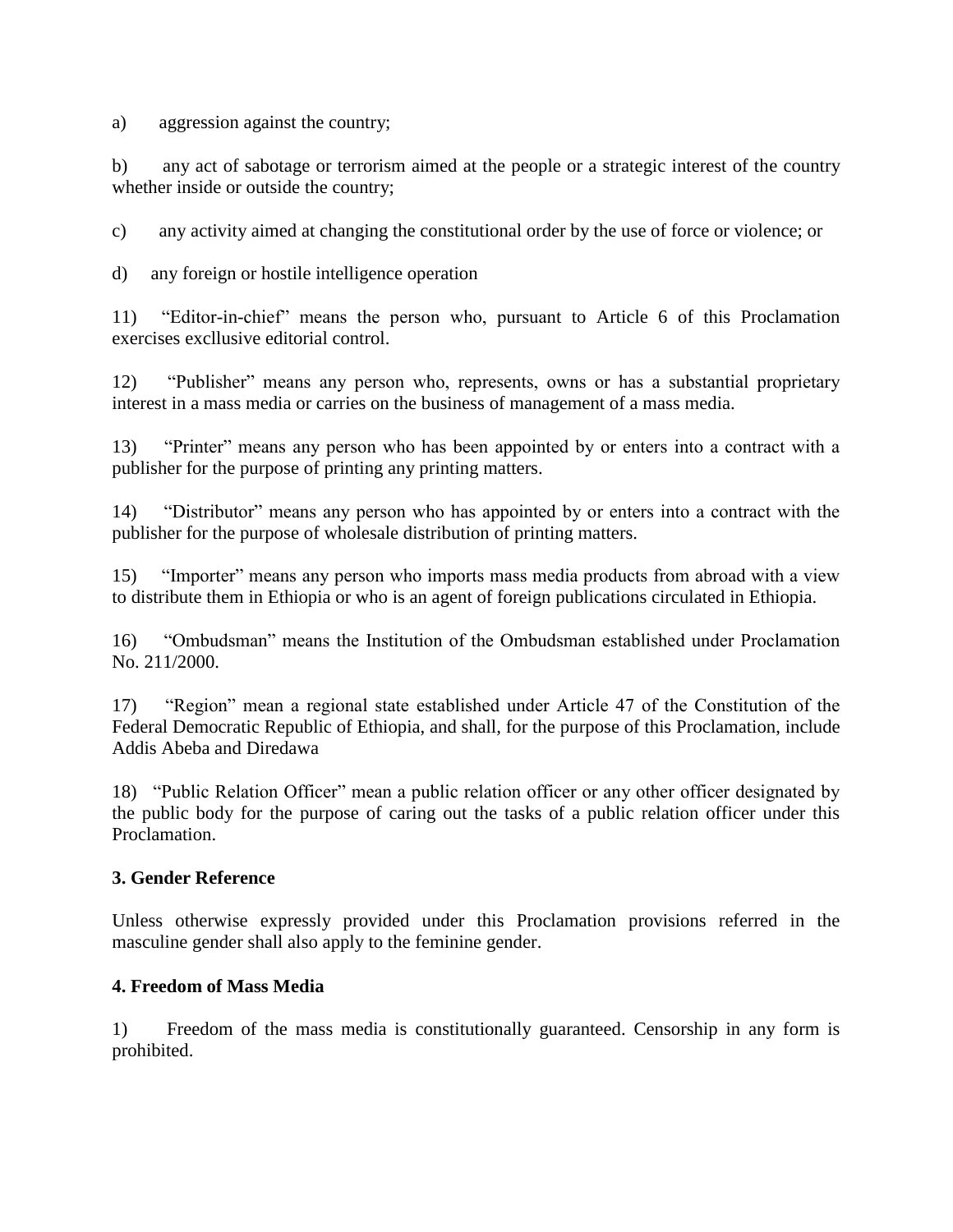2) Restrictions on the freedom of the mass media shall only be made by laws issued in accordance with the Constitution.

3) All public bodies shall have regard to the right of the mass media, in fulfilling its public function, to:

- a) seek, receive and impart news or information;
- b) express opinion or criticism on various issues or;
- c) participate in the process of forming public opinion through other means.

4) Unless otherwise stipulated by express provisions of laws enacted in accordance with sub article (2) of this Article, administrative measures that impair freedom of the mass media are forbidden.

#### **5. Right to Publish and Organize**

1) Without prejudice to the provisions of Article 7 of this Proclamation, every Ethiopian national has the right to establish a mass media.

2) Journalists have a right to organize themselves into professional associations of their choice.

#### **PART TWO Right to Engage in Mass Media Activities**

#### **6. Editor-in-chief**

1) The mandate of the editor in chief designated by the publisher encompasses the power to supervise the publication of the periodical and to determine the contents thereof in such a way that nothing may be printed therein against his will. Any practice or agreement that restricts this power shall be null and void**.**

2) Where the editor-in-chief of a mass media does not, for any reason, have full legal capacity, another editor- in-chief who has full legal capacity shall be appointed.

3) The editor-in-chief who has been appointed in accordance with sub article (2) of this Article, shall have legal responsibility for the content of the mass media outlet and shall, notwithstanding the provisions of sub article (1) of this Article, have the power to veto the publication of any material.

#### **7. Mass Media Ownership**

1) Any person who exercises direct or indirect effective control over a company possessing a nation- wide broadcasting license or a broadcasting license for an area with a recorded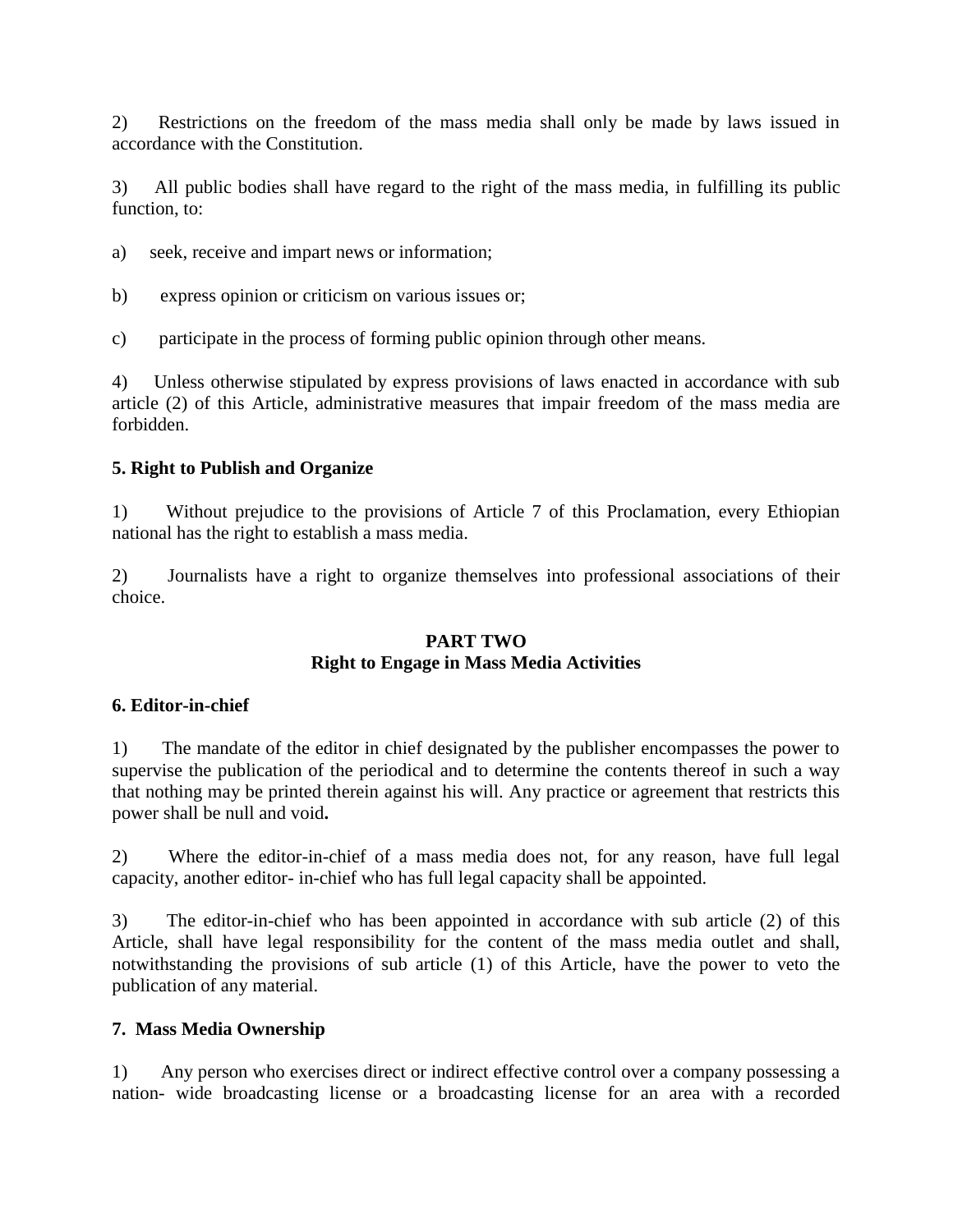population of more than 100,000 inhabitants, may not exercise direct or indirect effective control over another company holding such a license and servicing the same or an overlapping market.

2) Any person who exercises direct or indirect effective control over a company holding a nation- wide license or a license for an area with a recorded population of more than 100,000 inhabitants may not exercise direct or indirect effective control over a company operating a periodical servicing the same or an overlapping market

3) Without prejudice to sub article (1) and (2) at this Article any person who exercises effective direct or indirect control over a company operating a periodical may not exercise effective direct or indirect control over another company running a periodical published in the same language and servicing the same or an overlapping market

4) Untill the procedure for determining and assessing effective control referred to in sub articles (1) to (3) of this Article shall be laid down by specific law, in the absence of evidence to the contrary, a person shall be regarded as exercising such control if he either directly or indirectly holds fifteen percent or more of the shares or capital of the entity.

5) For the purpose of Article 5(1) of this Proclamation, a company is of an Ethiopian nationality if its total capital originates from a local source or persons holding its capital or voting rights are Ethiopian nationals and it does not include a company whose capital or voting rights are helld by a locally registered business organization in which foreign nationals acquired voting rights. Similarly an association is considered as local if it is registered as local association in accordance with the charities and associations law.

6) Any person who is not a juridical person may not own a broadcasting service, news agency service or periodicals.

7) The provisions of this Article shall also apply to a mass media from abroad which facus primarily on domestic issues and which have been produced primarily for local audiences.

# **8. Distributors**

Entities which offer distribution services to periodicals shall not discriminate in either the provision of those services or the fees charged for them on the basis of the content of a periodical.

# **9. Certificate of Registration**

1) Anyone who desires to publish a periodical shall register such periodical by providing the information referred to in sub article (3), with the Ministry of Information where the proposed distribution goes beyond one regional state, or with the Information Bureau of the Region where the proposed distribution is restricted to one regional state.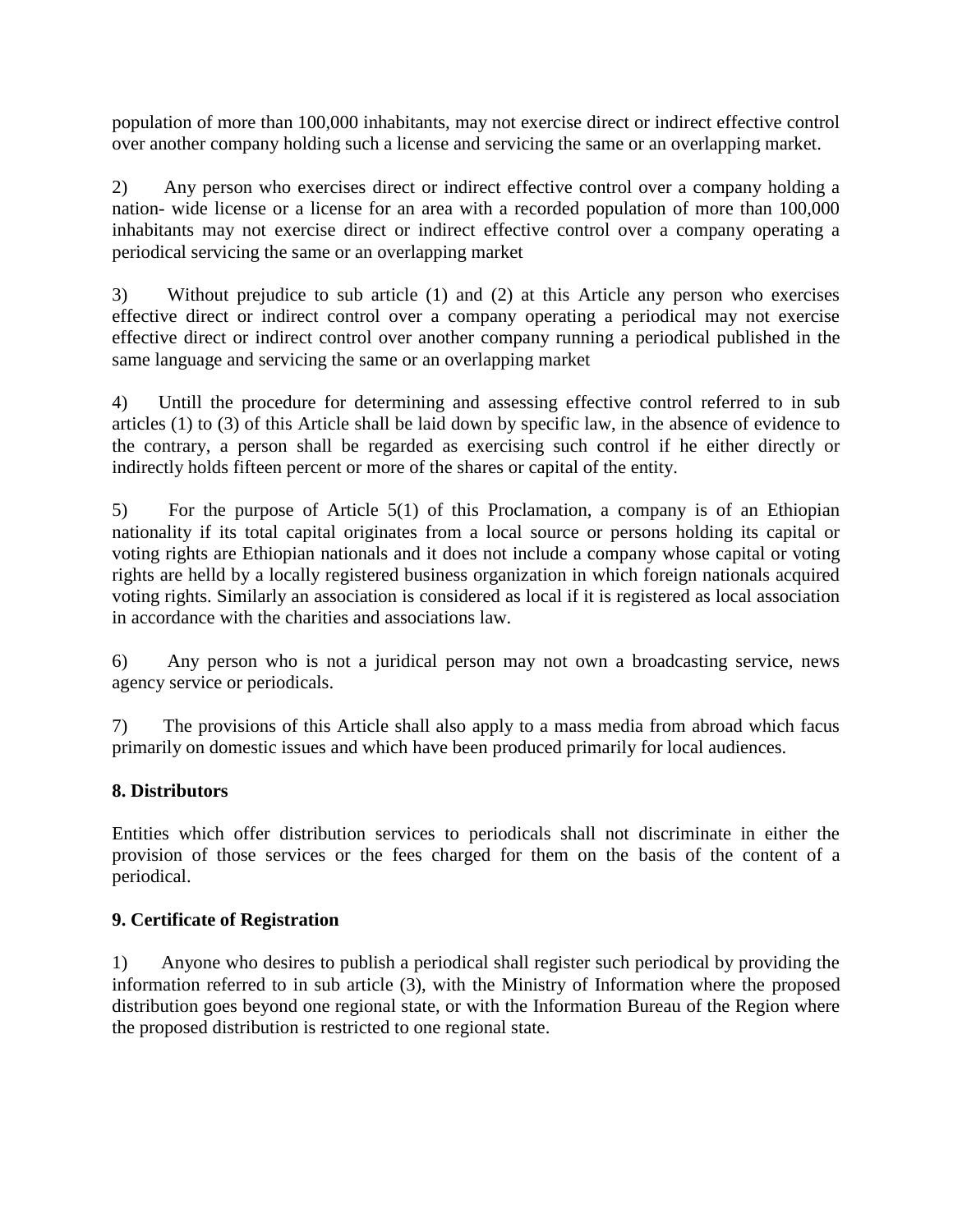2) Where the activity given by law to or the purpose of any entity or public body or organization requires publishing a periodical, such organization or public body shall be deemed registered in accordance with sub article (1) of this Article.

3) The application for registration shall include the following particulars:

a) the name and address of the publisher or the news `agency organization as well as of any branch offices if any;

b) the name of the periodical or the news service agency; and

c) the names and address of the person holding more than 2% of the shares of the publishing company or the news agency and the amount of their share

4) Where the proposed name of the registering periodical so closely resembles the name or emblem of another periodical which has already been registered that the two may easily be confused, another name or emblem shall be registered.

5) The periodical or news agency shall be deemed registered where the Ministry of Information or the regional bureau of the region fails to issue certificate of registration within 30 days from the date the application is submitted, or fails to notify in writing the applicant the grounds for refusal to issue it with in such period.

6) Any changes to the information provided under sub-article (3) of this Article shall be reported by the publisher company or the news agency to the registering body within fifteen days.

7) Certificate of registration shall lapse where:

a) the publisher or the news agency provides written notification of the discontinuance of the publication or its operation ; or

b) the registered periodical or news agency fails to commence publication or rendrering its service within one year of registration.

8) The provisions of sub-article (7) of this Article shall apply, mutatis mutandis, to sub-article (2) of this Article.

# **10. Imprint and Gratuitous Copies**

1) Periodicals shall, on each publication, carry the name of the publisher, printer and editorin-chief, and the volume and number of the periodical periodicity and date of publication in a descenible manner.

2) Broadcasters shall indicate the station name at the beginning and end of each programme, along with the name of the producer.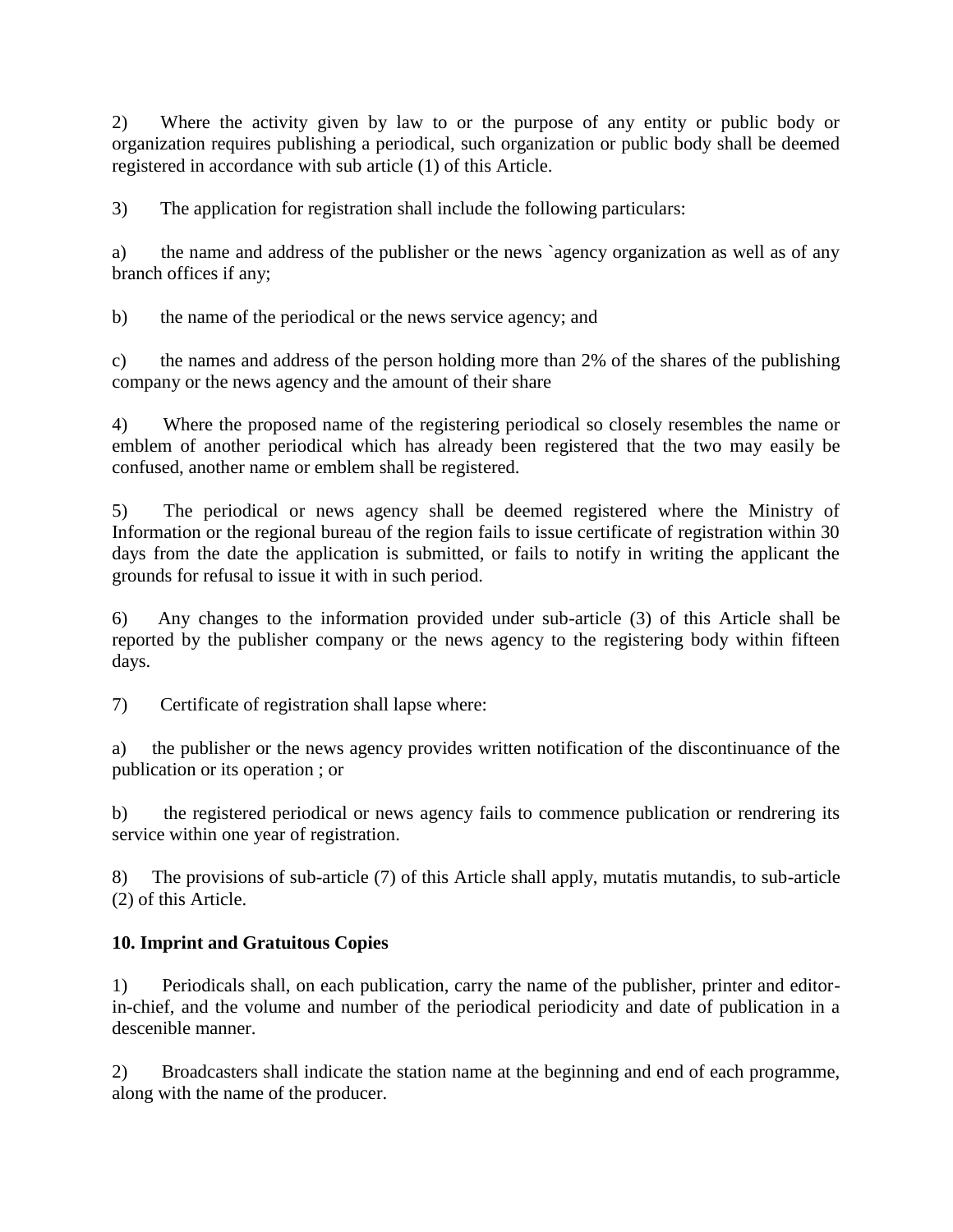3) Periodicals with national distribution or based in Addis Ababa shall, within twenty four hours of dissemination, deposit two gratuitous copies of every volume with the Agency of the National Archives and Libraries .

4) Where the circulation of periodical is confined within the bounds of a riginal state two gratuitous copies of every volume shall be deposited within twenty four hours of dissemination, either with state public library or to the state cultural bureau.

## **PART THREE Access to Information**

## **11. Objectives**

The objectives of this part of the Proclamation are:

1) to give effect to the right of citizens to access, receive and import information held by public bodies, subject to justifiable limits based on overriding public and private interests;

2) to establish mechanisms and procedures to give effect to that right in a manner which enables persons to obtain information as quickly, inexpensively and effortlessly as is reasonably possible; and

3) to encourage and promote public participation, public empowerment, to foster a culture of transparecy, accountablity and effecincy in the functions of public bodies and to encourage and promote good governance .

## **12. Right of Access to Information**

1) All persons have the right to seek, obtain and communicate any information held by public bodies, except as expressly provided for by this Proclamation.

2) The right referred to under sub-article (1) of this Article shall include the right to be informed whether or not the public body holds a record containing the requested information and to obtain information from any public body by means of;

a) inspection, taking extracts and notes;

b) certified copies of any records of such public authority;

c) diskettes, floppies or any other electronic mode or through print-outs where such information is stored in a computer or in any other device.

3) Nothing in this Proclamation shall be understood as limiting the power of public bodies to provide access to information on an informal basis.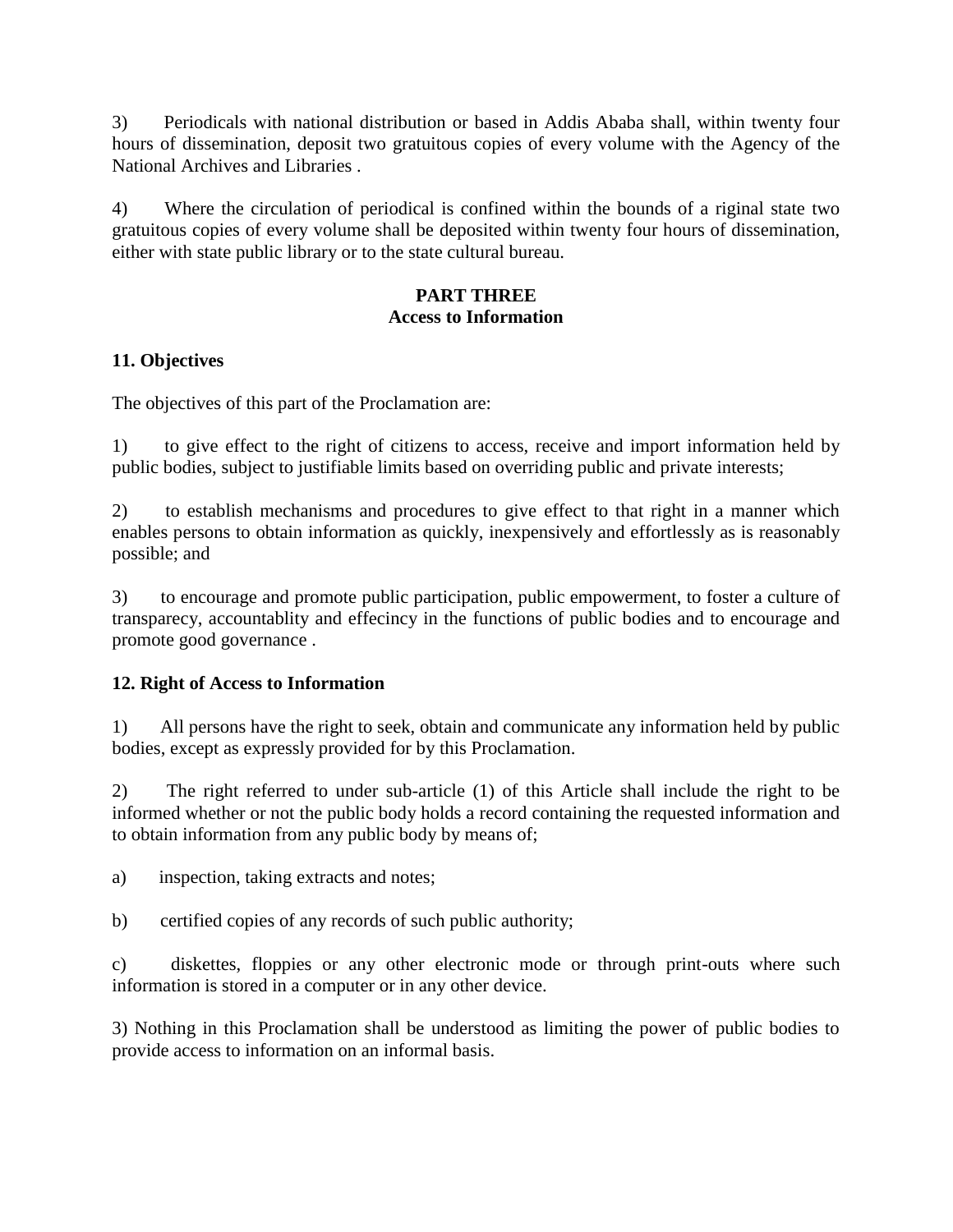## **13. Duty to Publish**

1) Any public body shall publish information concerning:

a) its organizational structure, main duties and responsibilities;

b) the power and responsibilities of the officials as well as decision-making procedures ;

c) description of the services it provides for the public;

d) brief descriptions of the complaint hearing mechanism available to the public and the public body's response to frequently asked questions by the public;

e) a description of the type of the records under its possession, a brief description of the contents of its records and the detailed explanation of the procedures to be followed by persons who wish to access this information;

f) a description of its regulations, directives, policies, guidelines and manuals, which govern the operation and activities of its various organs, along with a description of any amendment or repeal of such provisions;

g) its directives, regulations, guidelines and other documents which governs the activities of the employees of the organization;

h) the name and address of the public relation officer; and

g) other particulars.

2) Whenever essential changes pertaining to information provided in the above provision occur, public bodies shall update at least once a year the publication referred to in sub-article (1) of this Article and shall provide a copy of the publication or make available for view to any requester. Provided, that no public body may include any matter exempted under Part Three of this Proclamation.

3) Any public body shall:

a) publish all relevant facts concerning important decisions and policies that affect the public not latter than the time at which such decisions and policies are announced;

b) give reasons for its decisions, including dissenting opinions, if any, whether administrative , judicial or quasi judicial in nature and shall provide a copy or allow inspections of such decisions for any person who has made a request for the information;

c) before initiating any project publish, on the principle of transparency and accountably or communicate to the public generally or the persons affected or likely to be affected by the project in particular, the relevant facts available to it or to which it has reasonable access.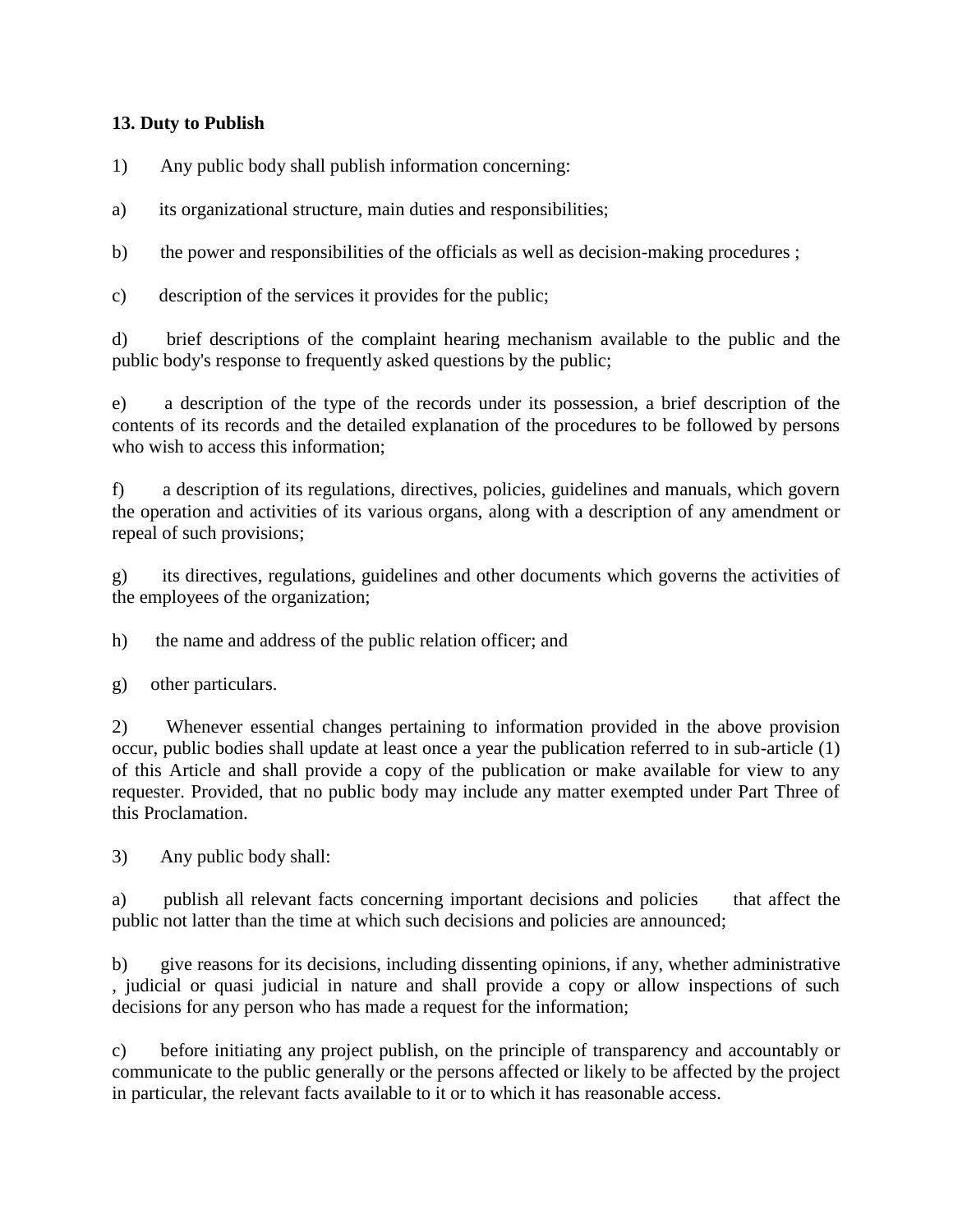#### **14. Requests to Obtain Information**

1) Any person who desires to obtain information shall present his request to the concerned public relations officer in writing, or through electronics device, clearly identifying the information he seeks. Where the requester owing to illiteracy or physical incapacity is unable to present his request in witting, the public relation officer has a duty to assist the requester by reducing his request in writing in the prescribed form.

2) In presenting a request for information, no one shall be required to provide reasons for the request.

3) Upon receiving request for information, the public relation officer, in accordance with sub-article (1): of this Article shall as expeditiously as possible either provide the information requested up on payment of the prescribed fee, or provide a written response stating the reasons for rejecting the request on any of the grounds specified under Chapter Three of this Proclamation notifying the requester his rights of appeal. However the response shall in any case be made not more than thirty working days, of the receipt of the request.

4) Where it is decided to provide the information on payment of such fee as may be prescribed , the public relation officer shall notify the requester in writing the amount of the fees, the manner of payment and request him to pay the fee. The period intervening between the dispatch of the said notification and payment of the fees shall be excluded for the purpose of calculating the period of thirty days referred to in sub article (2).

5) Failure to respond to a request within the period refered to in sub- article (3) shall be deemed to be a refusal to grant the request.

6) Information shall ordinarily be provided in the form in which it is sought unless it would disproportionately diverts the resources of the public body or would be detrimental to the safety or preservation of the record in question.

7) Any official or employee of the public body shall have a duty to cooperate when a request for information is made to him by the public relations officer.

8) The public relation officer to whom a request for access to a public record is made may extend the period of thirty days referred to in sub article (3) for a further period of not more than 30 working days if-

a) the office is congested with many similar requests and the information sought cannot reasonably be provided within the 30 working days; or

b) the information required to be retrieved or processed would involve the review of large number of documents and compliance with the request within the prescribed time would unreasonably divert the resources of the public body .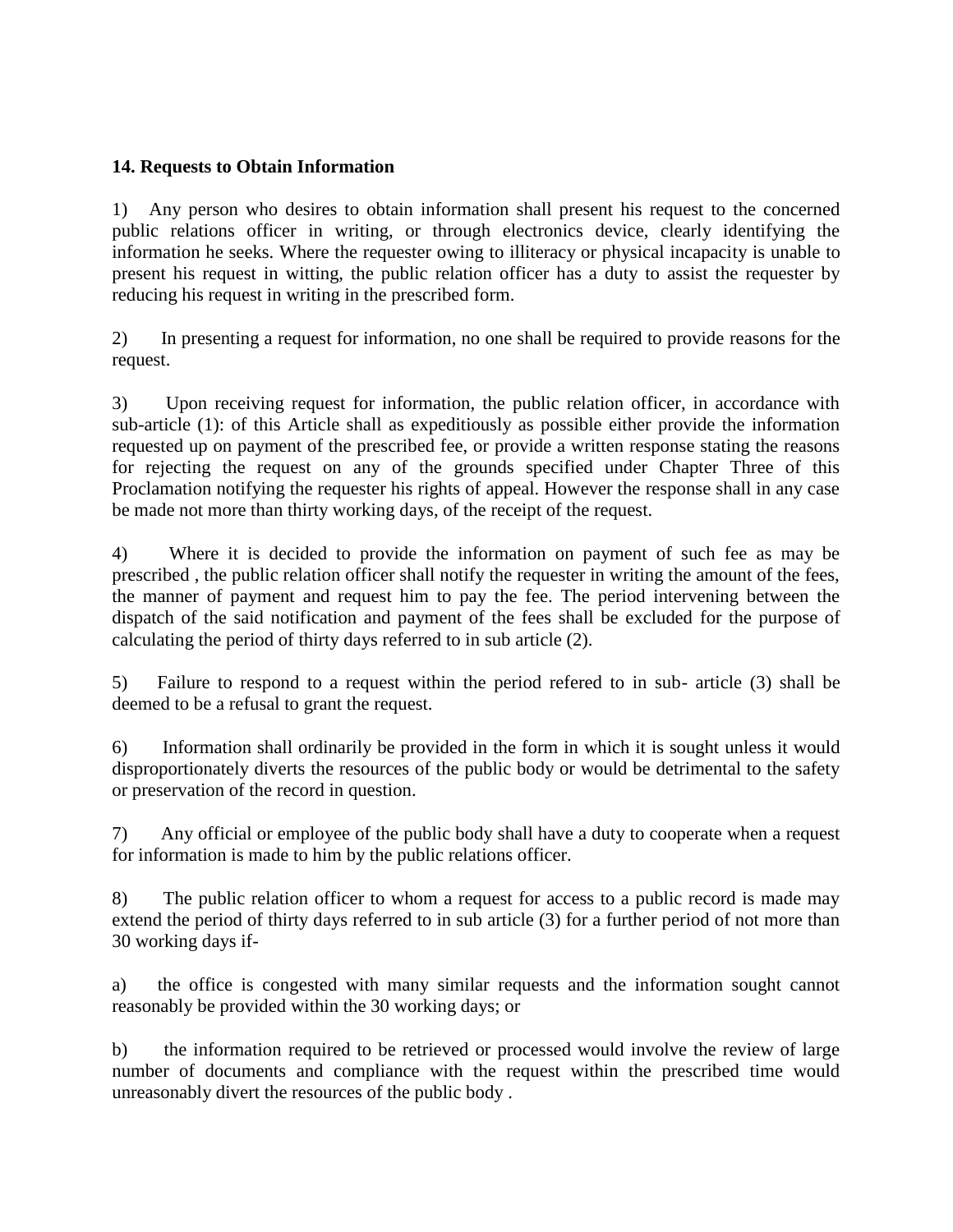c) the request requires a search for records in or collection thereof from, branch offices of a public body located at different cities as a result it cannot reasonably be completed within 30 working days; or

d) consulation among the different organs or divisions of the public body or with other public bodies is necessary to decide upon the request and that can not reasonably be completed within 30 working days ;or

e) the requester declares his agreement in witting for such extension.

9) Notwithstanding the provisions of sub-article (3) of this Article, any public body to whom a request for access to information regarding a matter deemed urgent is made shall provide the requested information within, a period of not more than ten working days.

10) Without prejudice to other matters stipulated to be deemed urgent by public bodies, matters are deemed to be urgent if;

a) an application which reasonably demonstrates that failure to provide an information urgently would pose an immediate risk of danger to the life or physical well being of a person is lodged; or

b) an applicant ,whose main engagement is dissemination of information in the mass media ,made a request which reasonably demonstrates that an action taken or about to be taken by the public body should be released to the public immediately.

11) Where the public relation officer deems that request made in accordance with sub article (10) (a) and ( b) of this Article is not an urgent request that requires an expedited access ,he shall communicate his decision along with a statement indicating the requester's right to make an administrative appeal within the time limit referred to in sub-article (9) of this Article No court may review on appeal such a decision.

12) The fees payable for access to information in accordance with sub-article (2) of this Article shall not exceed the actual cost of searching, collecting and duplicating the record containing the information provided that no fee shall be charged for requests of personal information or for requests from those who cannot afford to pay.

# **15. Exempted Information**

1) The right of access provided in Article 12 of this Proclamation applies to the exclusion of any provision of other legislation that prohibits or restricts the disclosure of information, provided that this right takes effect subject to the exceptions provided in this Part.

2) The mere fact that a record has been administratively classified as confidential does not, of itself, override the right of access established by this Proclamation unless it falls within the scope of an exception set out in this Part.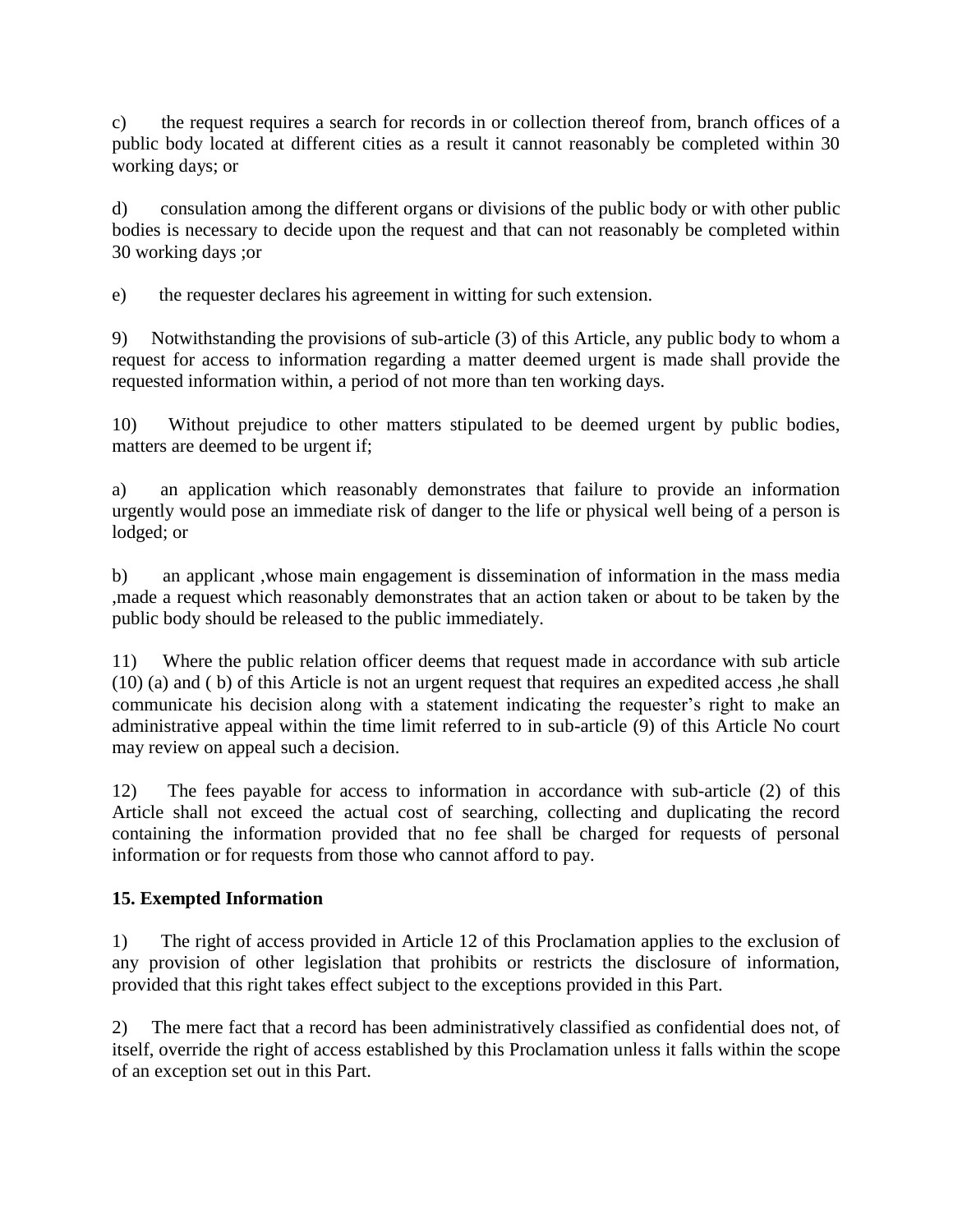## **16. Information Relating to Third Party**

1) Any public relation officer must reject a request for access to a record of the public body if its disclosure would involve the unreasonable disclosure of personal information about a third party, including a deceased individual who has passed away before 20 years.

2) A request referred to in sub-article(1) of this Article may not be refused if the record consists of information:-

a) with respect to which the third party has not protested against disclosure under Article 19 of this Proclamation or has consented in writing to its disclosure to the person who has made the request;

b) that was submitted to the public body by the individual to whom it relates and the individual was informed by or on behalf of the public body, before it had been submitted , that the information belongs to a class of information that would or might be made available to the public;

c) that has already been publicly available;

d) about an individual's physical or mental health, or well- being, who is under the care of the requestor or under the age of 18 years or incapable of understanding the nature of the request, and giving access would be in the individual's best interests;

e) about an individual who is deceased and the requester is the individual's next of kin or the requester has secured the written consent of the individual's next of kin; or

f) about an individual who is or was an employee of a public body and which relates to the position of functions of the individual, including; the position or status of the individual, the title, work address, office phone number and other similar addreses of the individual, the classification, salary scale, remuneration and responsibilities of the position held or services performed by the individual and the name of the individual on a record prepared by the individual in the course of employment.

#### **17. Commercial Information of a third Party**

1) The public relation officer shall refuse a request for information if the requested information contains;

a) trade secrets of a third party;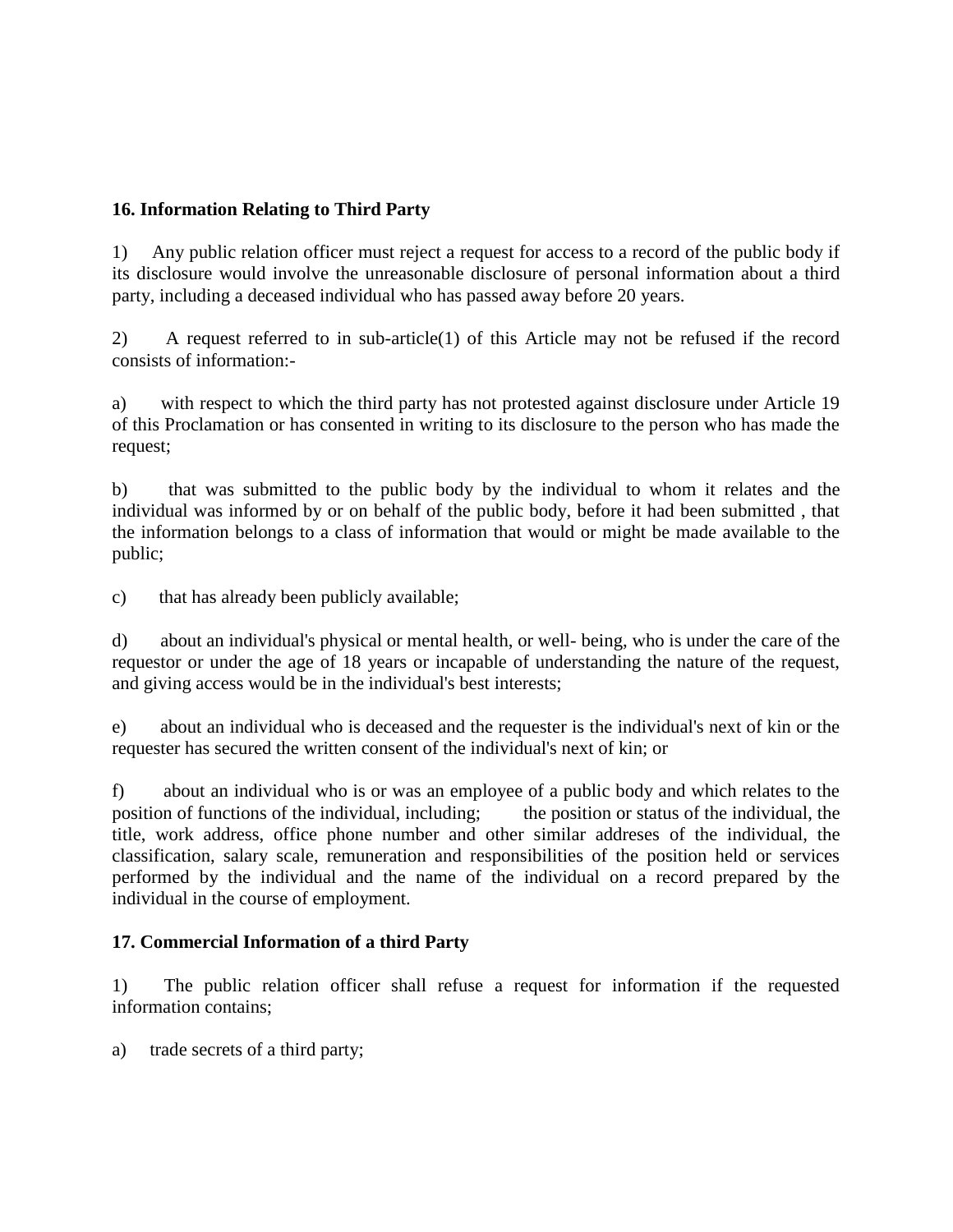b) financial, commercial, scientific or technical information, other than trade secrets, of a third party, the disclosure of which would likely to cause harm to the commercial or financial interests of that third party; or

c) information supplied in confidence by a third party the disclosure of which could reasonably be expected to put that third party at disadvantage in contractual or other negotiations; or to prejudice that third party in commercial competition.

2) A record may not be refused in terms of sub-article (1) of this Article insofar as it consists of information;

a) already publicly available;

b) in relation to which a third party did not object to the disclosure under Article 19 or has consented in writing to its disclosure to the requester concerned; or

c) about the results of any product or environmental testing or other investigation supplied by a third party or the result of any such testing or investigation carried out by or on behalf of a third party and its disclosure reveals a serious public safety or environmental risk .

3) The information referred to in sub-article (2)(c) of this Article may not include the results of preliminary testing of other investigation conducted for the purpose of developing methods of testing or other investigation

# **18. Protection of Confidential Information of Third Party**

1) The public relation officer shall refuse a request for access to a record of the public body if:

a) the disclosure of the record would constitute an action for breach of a duty of confidentece owed to a third party in terms of an agreement and would likely result a legal action againinst it; or

b) the record consists of information that was supplied in confidence by a third party and if disclosure would be likely to prejudice the future supply of similar information from the similar source and where there is a public interest in the continued supply of such information.

2) Notwithstanding the provisions of sub article (1)(a) the public relation officer shall disclose the information if the third party has consented in writing to it's disclosure to the person who has made the request.

# **19. Third Party Notification and Intervention**

Where a pubic relation officer intends to disclose any information or record, or part thereof, on a request made under this Proclamation which relates to, or has been supplied by a third party and has been treated as confidential by the third party, he shall, within 15 days from the receipt of a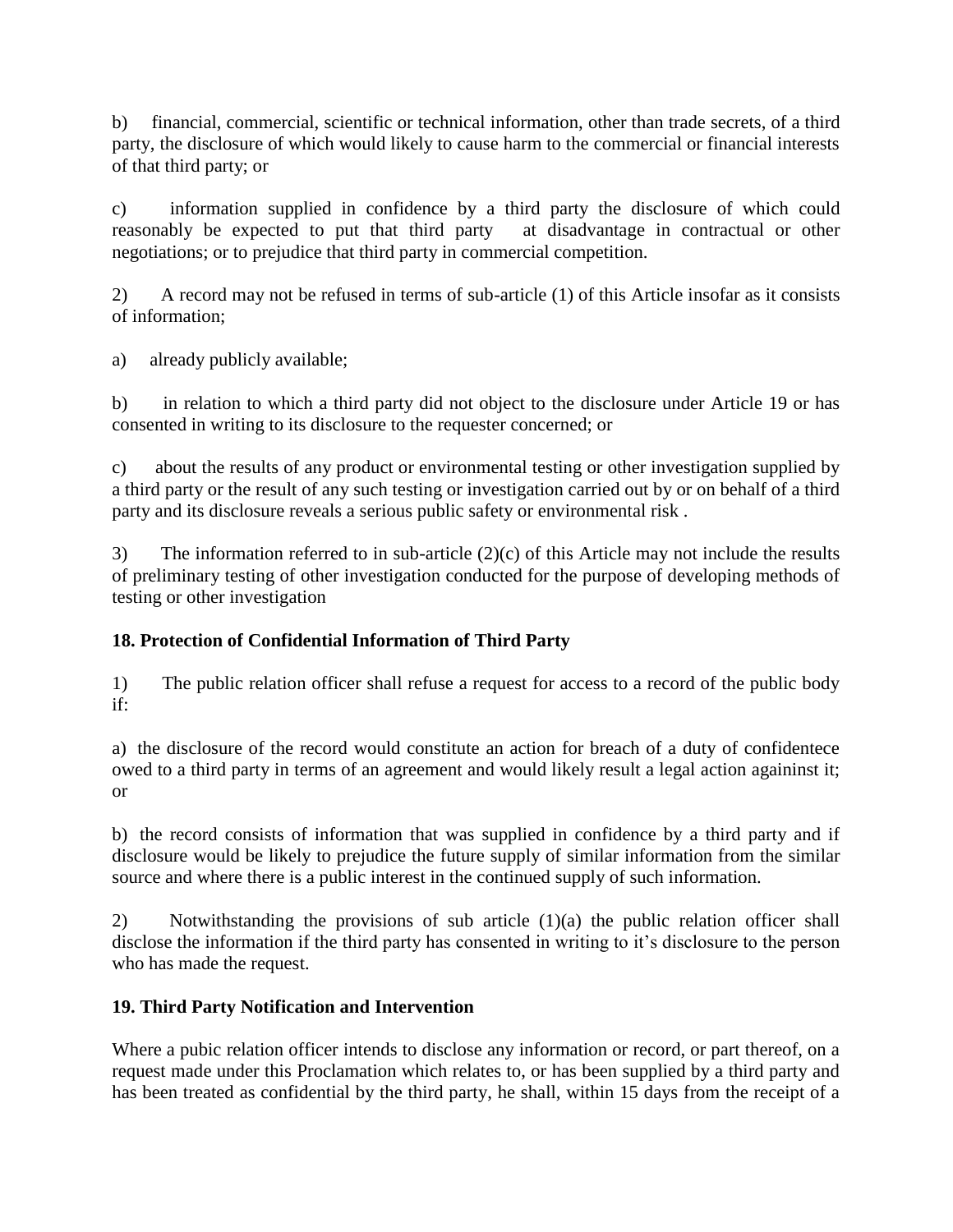request, give written notice to such third party of the request and of the fact that he intends to disclose the information or record or part thereof unless he make his protest against the proposed disclosure within 15 days from the date of the issuance of the notice. Any failure to lodge such an objection shall result in bring about the effects of Article 15(2)(b) and Article 16(2)(b) of this Proclamation.

# **20. Protection of Safety of Individuals and Property**

The public relation officer shall refuse a request for access to information if disclosure of the requested information:

1) would be likely to endanger the life or physical safety of an individual.

2) would reasonably be expected to prejudice or impair the security of building structure or system, including computer communication system, a means of transport or any other property structure or system; or.

3) would be likely to prejudice or impair methods, plans or procedures for the safety of the public or any part of the public or for the protection of individual under witness protection scheme.

# **21. Protection of Proceedings of Law Enforcement and Legal Investigation**

1) The public relation officer may refuse a request for access to a record or a request to conform or deny the existence or non existence of any information if the record contains methods, techniques, procedures or guideline for the prevention, detection, curtailment or investigation of a contravention or possible contravention of the law, or the prosecution of alleged offenders; and when the disclosure of such information would be likely to prejudice the effectiveness of those methods, techniques, procedures or guidelines or lead to the circumvention of the law or facilitate the commission of an offence.

2) A public relation officer may refuse a request for information relating to an alleged offender whose prosecution is under preparation or even though the prepration is completed the prosecution is not yet instituted or whos prosecution is pending and the disclosure or assuring the existence or non existence of the requested information would instituted likely to:

a) impede the prosecution;

b) result in a miscarriage of justice; or

c) prejudice or impair the fairness or impartiality of a trial.

3) The public relation officer may not refuse a request to access a record under this Article insofar as it contains information about the general condition of detention of persons in custody.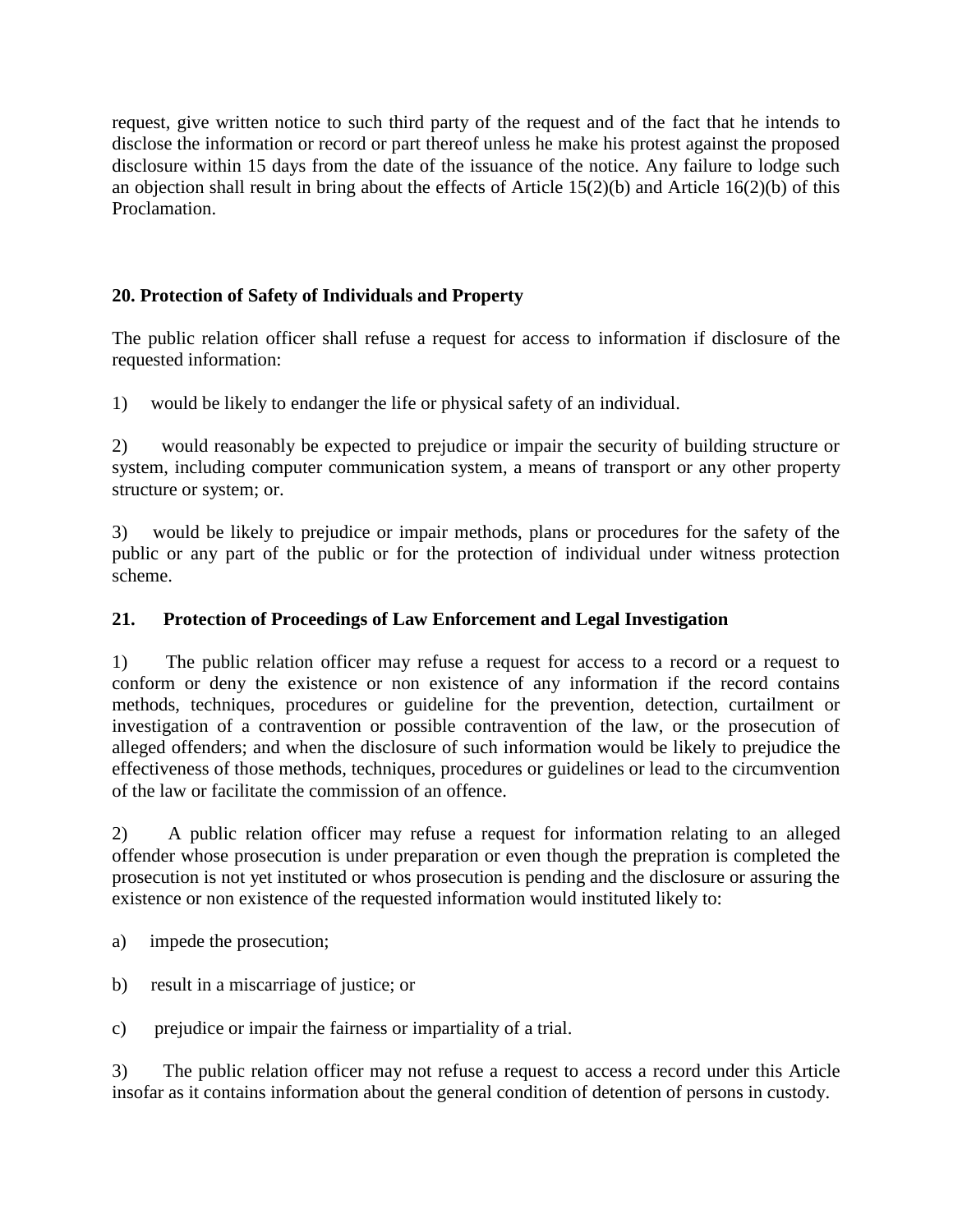#### **22. Protection of Records Privileged From Production in Legal Proceedings**

The public relation officer shall refuse a request for access to a record of the public body if the record is privileged from production in legal proceedings unless the person entitled to the privilege has waived the privilege.

#### **23. Defense, Security and International Relation**

1) The public relation officer may refuse a request to access information or a request to conform the existance or non existence of an information, if the disclosure or confirmation of the requested information would be likely to cause prejudice to the security, defense and international relations of the country.

2) Without prejudice to the provisions of sub article (1) of this Article, the information provided under the same sub article includes information:

a) relating to military operation, exercises, military tactics or stratery undertaken in preparation of hostilities or in connection with the detection, prevention, suppression or curtailment of subversive or hastile activities.

b) relating to the quantity, characteristics, copacity, power, vulnerabilities or function or capability or deployment or utility of weapons or any other equipment used for the detecting, preventing or supressing or curtailing of subversive or hostile activities or any thing being designed, developed, produced or considered for use as weapons or such other equipment;

c) relating to the characteristics ,capabilities vulnerability, potential, deployment or function of any military force , unit or personnel or anybody or person entrusted with the task of detecting, preventing ,suppressing or curtailing hostile or subversive activities or

d) on methods of, and scientific or technical equipment for, collecting, assessing or handling information referred to in this sub article under  $(a),(b),(c)$  and  $(f)$ 

e) on the identity of a confidential source and any other source of information referred to in this sub-article under (f); or

f) held for the purpose of intelegence relating to the national defence or relating to the detection, defence, suppression or curtailment of subversive or hostile activities or relating to another state or an international organization or used by or on behalf of the country in the process of deliberation and consultation in the conduct of international affairs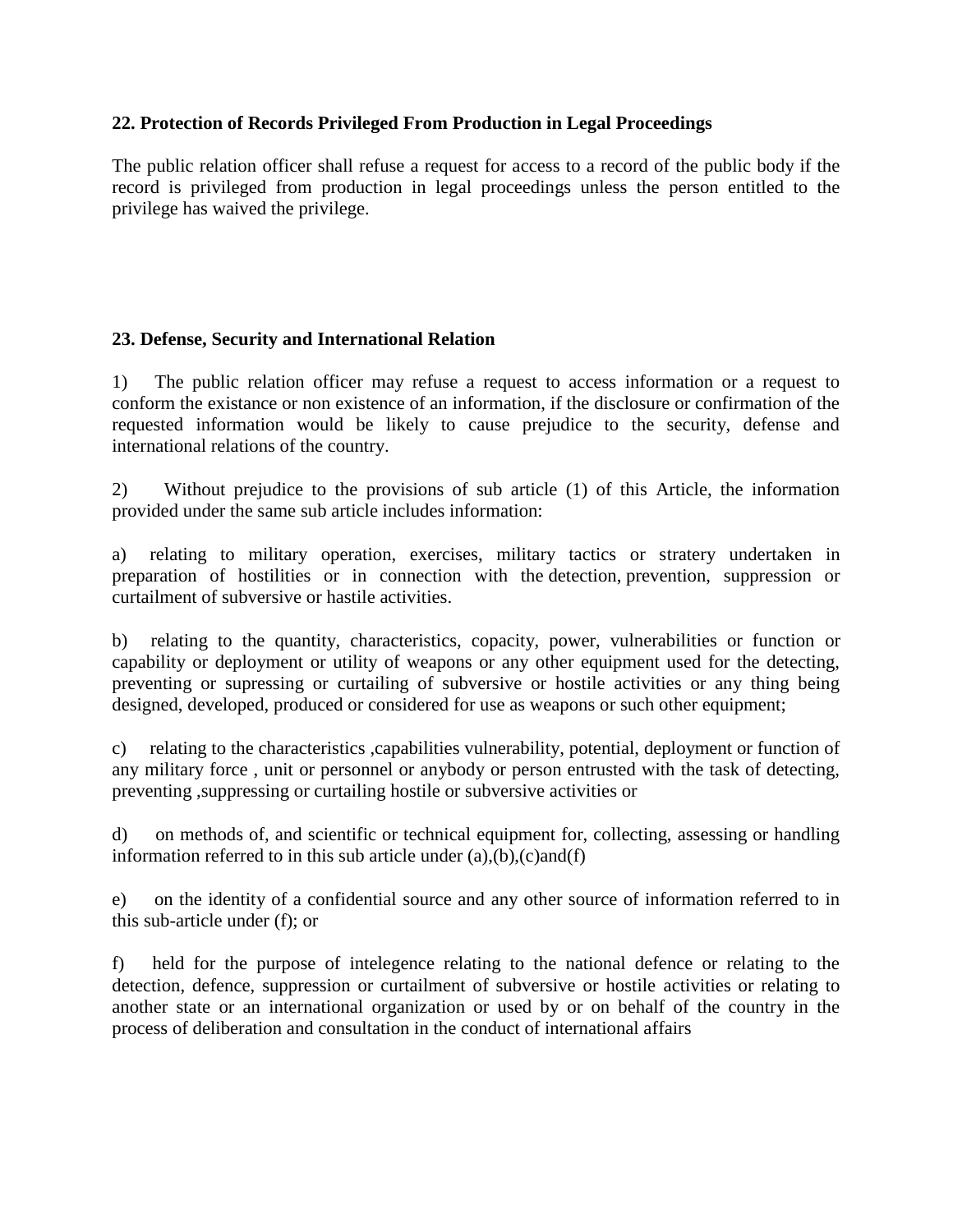g) information supplied by or on behalf of the country to another state or an international organization in terms of an international agreement or arrangement with that state or organization which requires the information to be held in confidence; or

h) required to be held in confidence by an international agreement or international customary law; or

i) on the positions adopted or to be adopted by the country, another state or an international organization for the purpose of present or future international negotiations; or

j) that constitutes diplomatic correspondence exchanged with another state or with an international organization or official correspondence exchanged with diplomatic missions or consular posts of the country.

## **24. Cabinet Documents**

1) The public relation officer shall not permit any request for an access to a cabinet record or a request to conform the existence or non existence of information contained in a cabinet record other than those records that are made available to the general public by the decision of the cabinet.

2) Without prejudice to sub article (1)of this Article, a cabinet document shall include:

a) a record that has been submitted to the cabinet for its consideration or is proposed by a head of the public body to be so submitted, being a document that was brought into existence for the purpose of submission for consideration by the cabinet;

b) an official document of a cabinet;

c) a document that is a copy of, or a part of, or contains an extract from, the document referred to in sub-article(a)or (b); or

d) a record the disclosure of which would involve the disclosure of any deliberation or decision of cabinet, or its committee other than a document by which a decision of the cabinet was officially published.

#### **25. Economic Interests and Financial Welfare of the Country and Commercial Activities of Public Bodies**

1) The public relation officer may refuse a request for access to a record of the body or a request to conform the existence or non existence of any information if its disclosure would likely to jeopardize the economic interests or financial welfare of the nation or the ability of the government to mange the economy of the country.

2) The information referred to in sub-article (1) includes, without limiting the generality of that sub article, information about;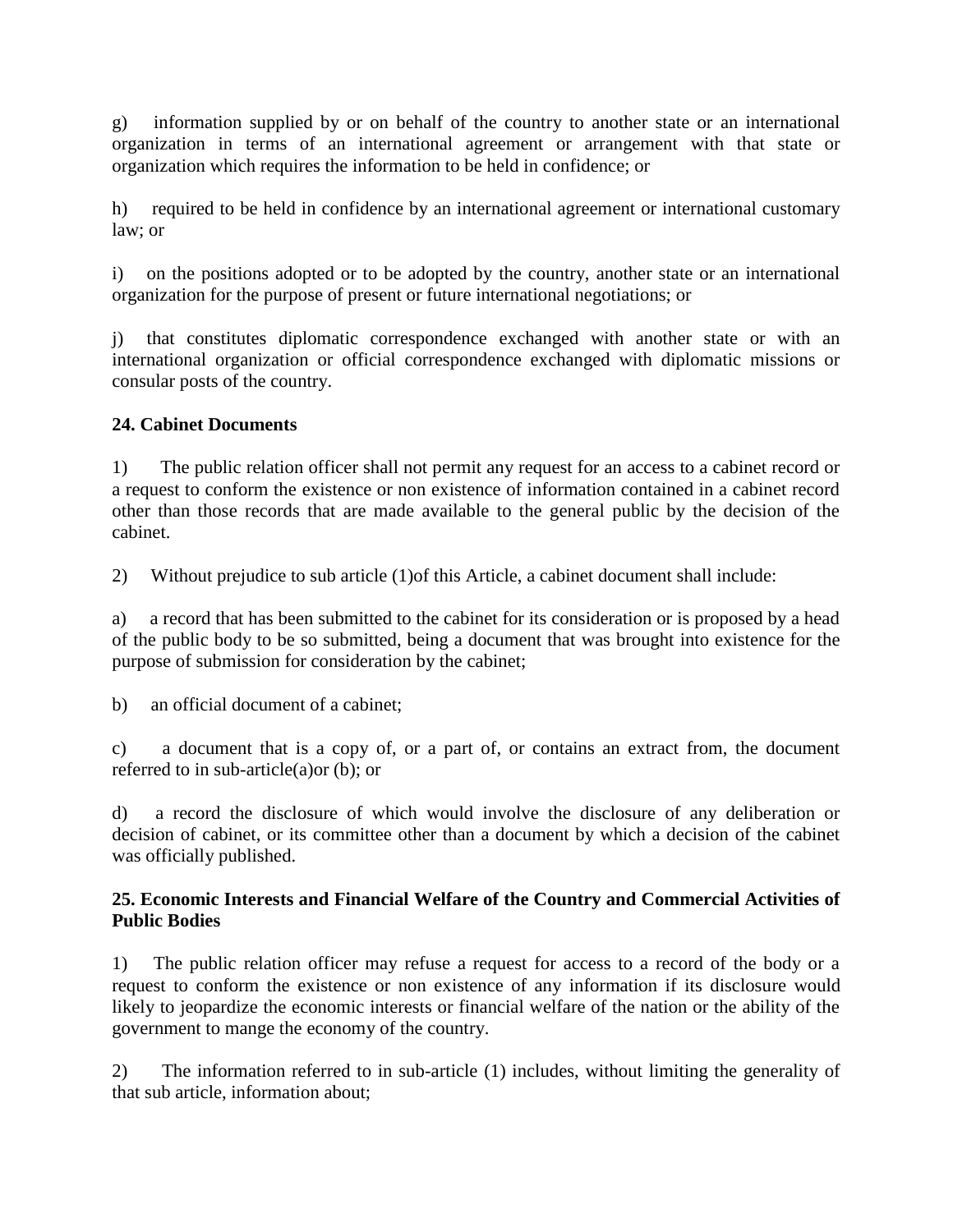a) a contemplated change in , or maintenance of, a policy substantially affecting the currency, coinage, legal tender, exchange rates or foreign investment;

b) a contemplated change in or decision not to change; credit or interest rates, customs or excise duties, taxes or nay other source of revenue, the regulation or supervision of financial institutions, government borrowing, or the regulation of prices of goods or services, rents or wages, salaries or other incomes; or

c) a contemplated sale or acquisition of immovable or movable property or a contemplated international trade agreement.

3) The information referred to in sub-article (2)(c) includes, without limiting the generality of that sub article, information about an agreement, or contemplated agreement, to transfer any interest in or right to shares in the capital of a public body to any person which is not a public body refereed to in article (2)(4) of the definition of 'public body

4) unless the record consists information already publicly available or information about or owned by public body other than the public body to which the request is made ,which has consented in writing to its disclosure to the requester ,or information about results of any product or environmental testing or other investigations carried out by or on behalf of the public body the disclosure of which would reveal serious public safety or environmental risk, The public relation officer shall refuse access to a record if the record contains;

a) trade secrets of the state or a public body;

b) financial, commercial, scientific or technical information, other than trade secrets, the disclosure of which would be likely to cause harm to the commercial or financial interests of the state or a public body;

c) information, the disclosure of which could reasonably be expected to prejudice a public body in commercial competition or to put a public body at a disadvantage in contractual or other negotiations.

# **26. Operations of Public Bodies**

1) The public relation officer shall refuse a request for access to a record of the body if;

a) the record contains an opinion, advice, report or recommendation obtained or prepared or an account of a consultation, discussion or deliberation that has occurred, including, but not limited to, minutes of a meeting, for the purpose of assisting to formulate a policy or take a decision in the exercise of a power or performance of a duty conferred or imposed by law; or

b) the disclosure of the record could reasonably be expected to frustrate the deliberative process in a public body or between public bodies by inhibiting the candid communication of an opinion, advice, report of recommendation or conduct of a consultation, discussion or deliberation; or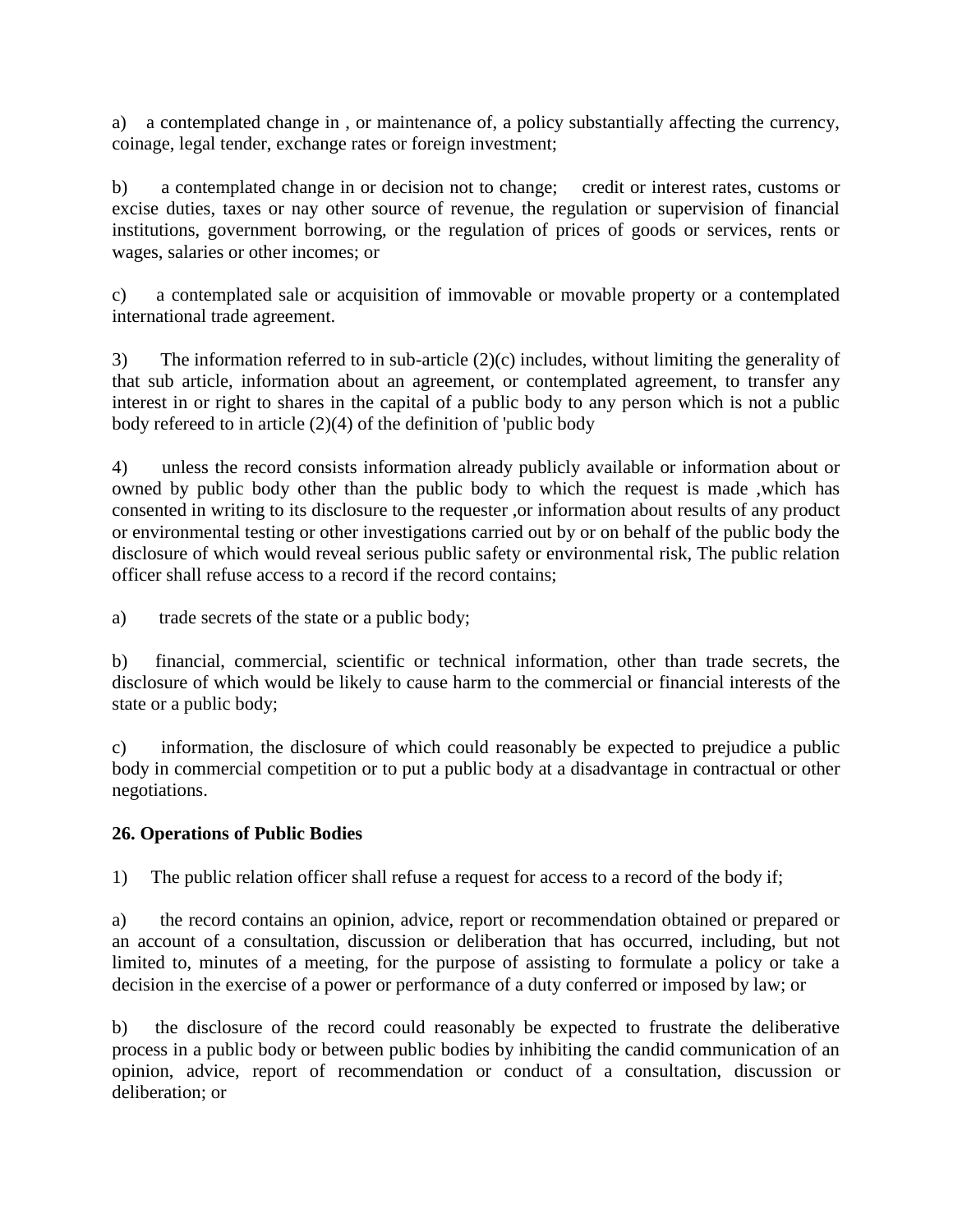c) the disclosure of the record could, by premature disclosure of a policy or contemplated policy, reasonably be expected to frustrate the success of that policy.

2) The public relation officer may refuse a request for access to a record of the body if;

a) the disclosure of the record could reasonably be expected to jeopardize the effectiveness of a monitoring, auditing examining or testing, procedures or methods used by a public body;

b) the record contains evaluative material, whether or not the person who supplied it is identified in the record, and the disclosure of the material would breach an express or implied promise which was made to the person who supplied the material and to the effect that the material or the identity of the person who supplied it, or both, would be held in confidence; or

c) the record contains a notes, preliminary, working or any other draft of an official of a public body.

3) A record may not be refused in terms of sub-article (1) and (2) in so far as it consists of an account of, or a statement of reasons required to be given in court proceedings.

## **27. Requests that are too broad, likely to divert resources or pertaining to informations to be published in the future**

Notwithstanding the provisions of Article 12 of this Proclamation, the public relations officer may reject the request to obtain information where:

1) the request is too general or is of such a nature that the information required to be retrieved or processed would involve disproportionate diversion of human and material resources or would adversely interferes with the functioning of such authority;

2) the request is insufficiently precise to enable the information sought to be identified, and the requester has failed to reframe his request even though the public relations officer has provided him with assistance to this end

3) the request relates to Information that is required by law, regulation, directives or order to be published at a particular time and such information is likely to be published within 30 days of the receipt of such request; or

4) the request relates to information contained in published material generally available for the public .

# **28. public interst override**

Notwithstanding the exceptions in article 15-25 of this proclamation a public body may not refuse a request for information unless the harm to the protected interest which would be caused by disclosure outweighs the public interest in disclosure.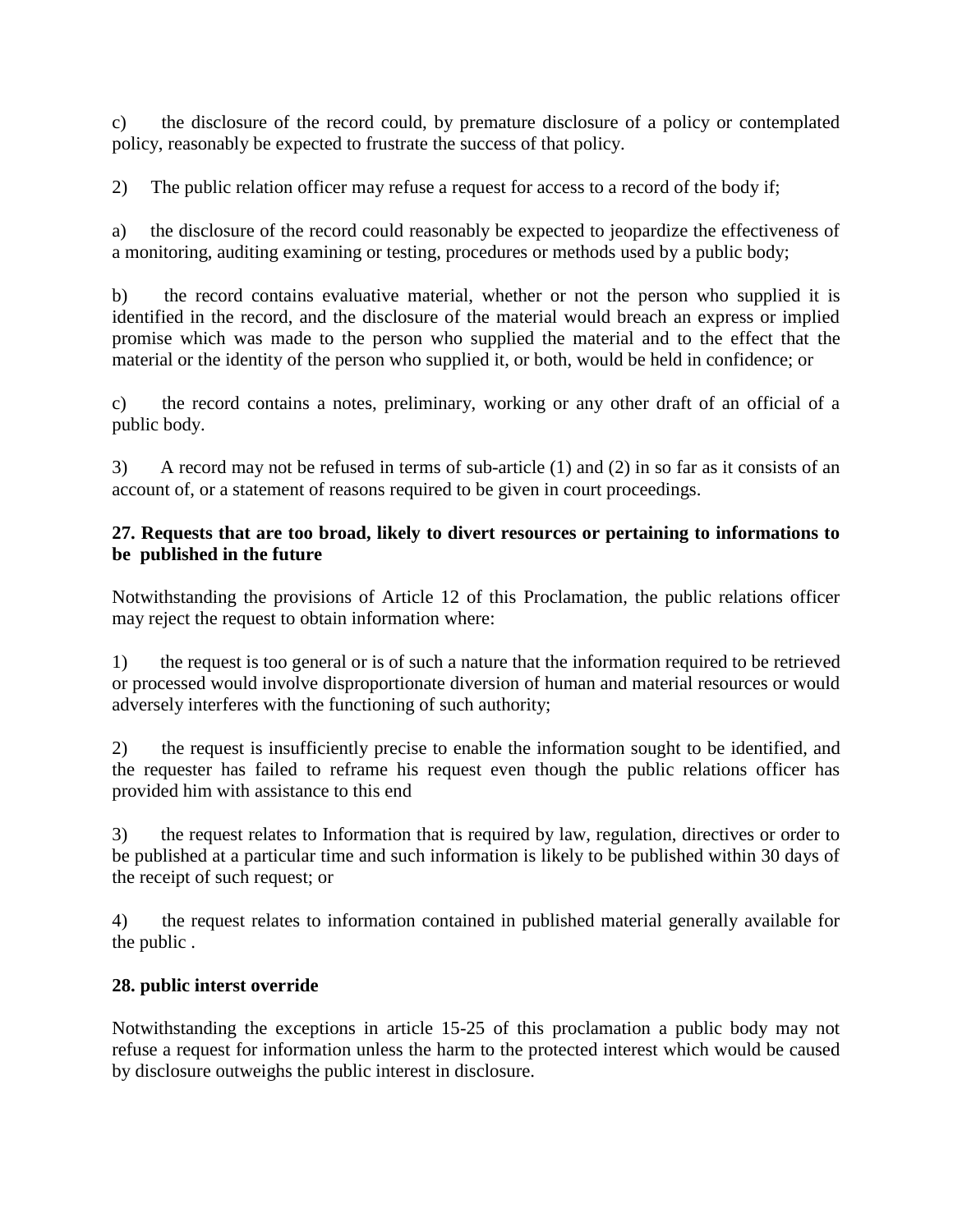#### **29. Severability**

When a request for access is made to a record of a public body containing information which may or shall be refused in terms of any provision of this proclamation, disclosure of that part of the record which does not contain exempted information may be allowed if it can reasonably be severed from any part that contains such information.

#### **30. Language of access**

A requester whose request for access to a record of a public body has been granted may

1) If the record exists in the language that the requester prefers, be given access in that language; or

2) If the record does not exist in the language preferred, be given access in any language the record exists.

#### **31. Appeals Against Refusals of Information**

1) Any person who is aggrieved by the decision of the public relation officer under this part may lodge his appeal to the concerned head of public body within 30 days from the day the decision is made.

2) If the appellant can prove sufficiently that he could not lodge his appeal due to force major, the head of the public body may accept appeal after the lapse of period referred to in subarticle (1).

3) the head of the public body to which the appeal is lodged shall give a decision within 10 days.

4) Any person who is aggrieved by the decision of the head of the public body may lodge his appeal the to Ombudsman within 30 days of receiving that decision.

#### **32. Responsibilities of the Ombudsman**

1) The ombudsman shall within 18 months after the commencement of Part Three of this Proclamation compile a guide, in an easily comprehensible form and manner, as may be required by a person who wants to exercise his right under this section which contains -

- a) the object of this section;
- b) the address of the public relations officer of each public body and the deputy officer;
- c) the description of the main functions of every public body;
- d) the manner and form of request for information under Article 12 of this Proclamation;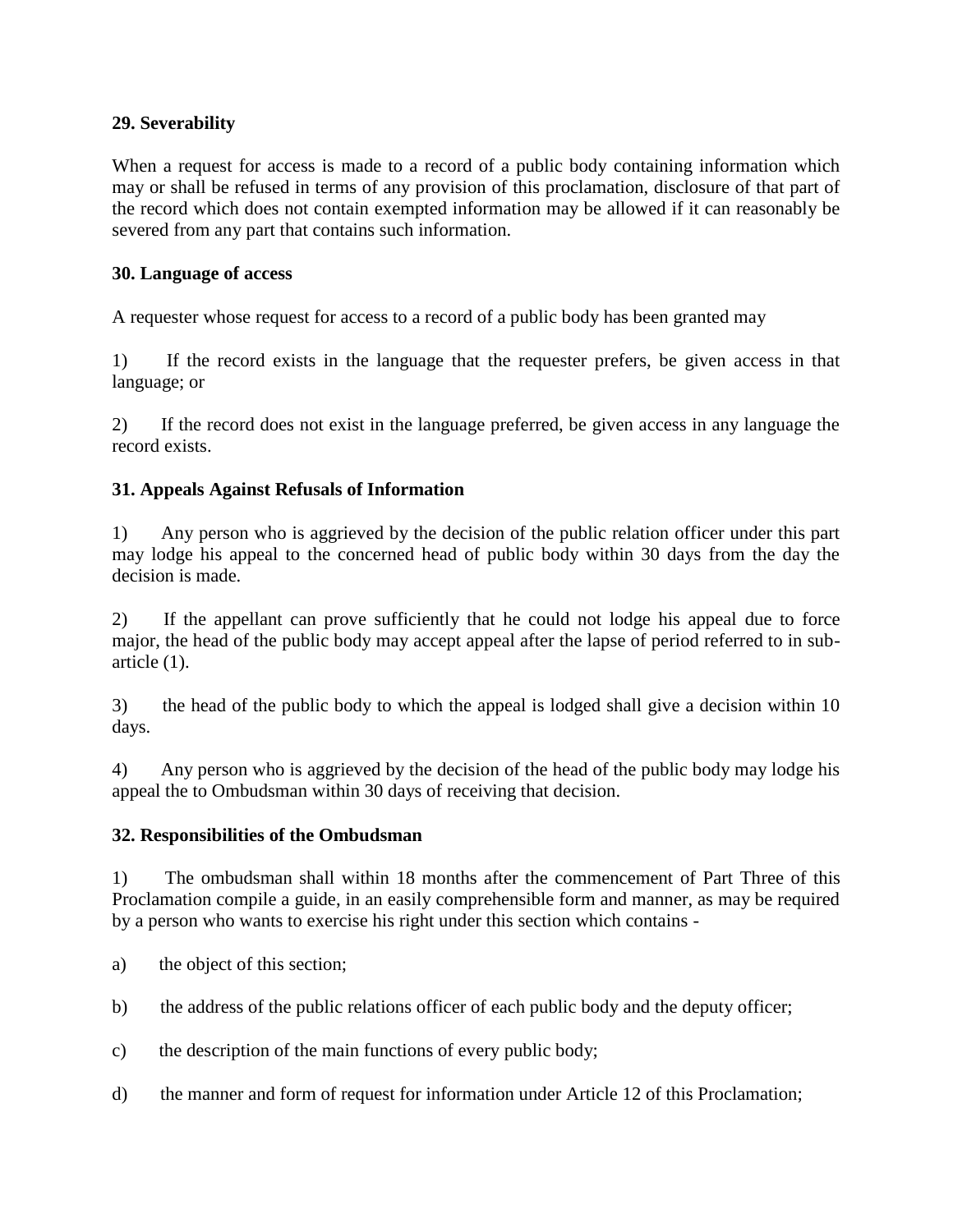e) the assistance available from the public relation officer in terms of this proclamation;

f) the assistance available from the Ombudsman institute in terms of this proclamation;

g) legal remedies available regarding failure to comply with a right or duty conferred or imposed by Part Three of this Proclamation;

h) the manner of lodging administrative appeals;

i) the manner of lodging appeal with court against a decision by the public information officer or the head of a public body;

j) the description of information which public bodies are required to publish by this section of the proclamation and the procedures to be followed to obtain access to these manuals;

k) requests with respect to which access fees are payable and requests eligible for partial or full exemption from payment;

l) guidelines and instructions that assist public relation officers of public bodies to implement the provisions of this section in a uniform manner;

2) the Ombudsman in addition to the powers and responsibilities given to it by this proclamation shall, to the extent that resources are available,

a) monitor the implementation of of this section on the basis of reports submitted to it under article 36 (1), prepare an annual report to the council of peoples representatives

b) make recommendations for development, improvement, or reform both of a general nature and directed at specific public bodies

c) co-operate in the delivery or undertake training activities for public relation officers on the right of access to information and effective implementation of part three of this proclamation;

d) publicize the requirements of this part and the rights of individuals

e) with respect to the duty to publish in terms of Article 13 of this Proclamation, determine public bodies which , owing to the nature of their operation ,should compile their manuals together or those public bodies which must share the cost of compilation or whose' cost should be covered by other public bodies. ;

f) compile and make widely available a guides and code of practices on how to use this proclamation;

g) make recommendations to the house of peoples representatives regarding the development, improvement, reform and/or amendment of this proclamation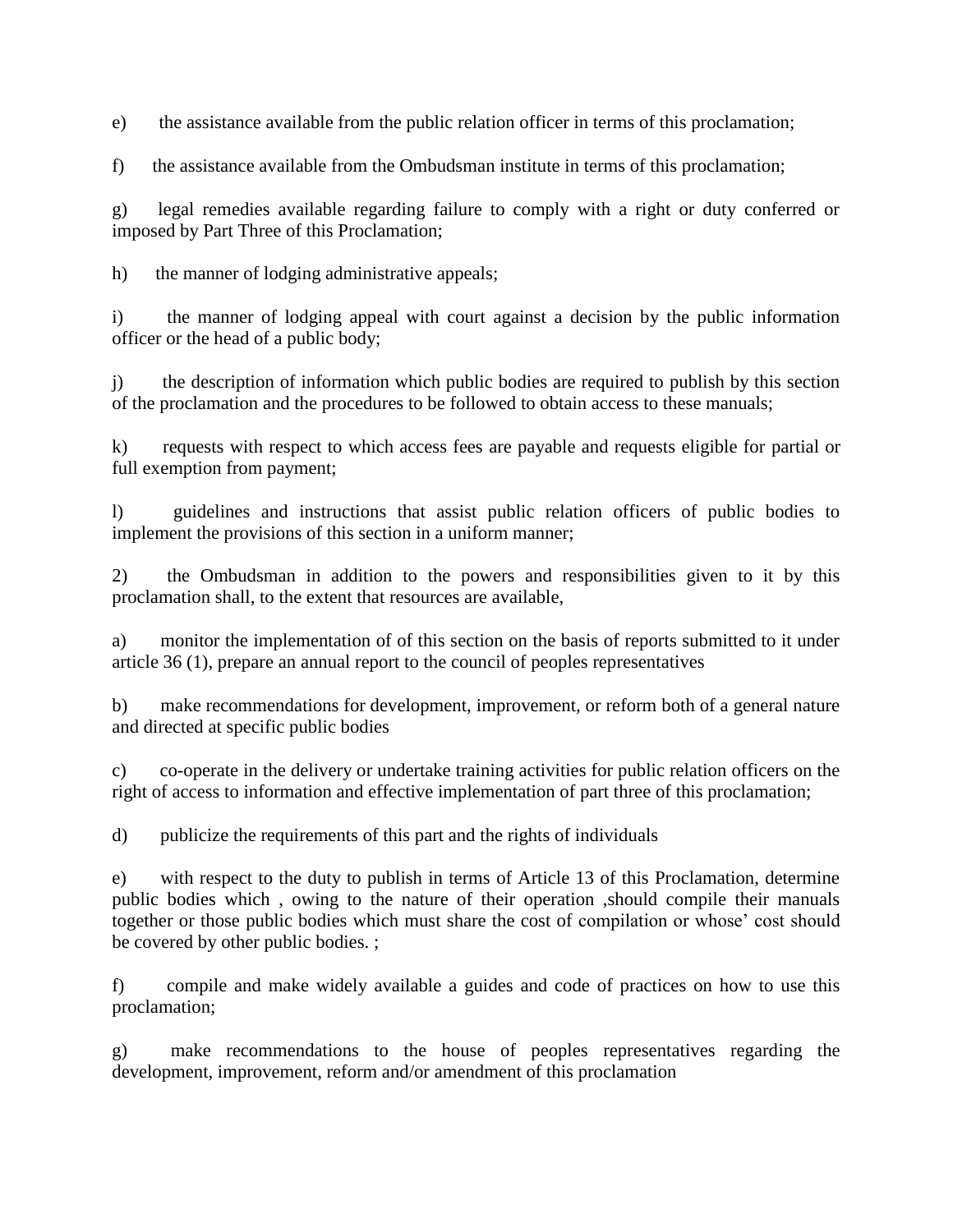h) perform such other acts as may be required for the implementation of this proclamation

3) the Ombudsman shall have powers necessary for it to carry out the tasks and responsibilities given to it under this section and it shall get adequate additional budget necessary for carrying its task from the house of peoples representatives

4) the chief Ombudsman shall submit annual report to the house of people's representatives on his performance

## **33. Administrative Appeals**

1) In reviewing any appeal under sub-article 31(4), the Ombudsman may examine any record held by a public body, except documents subject to a certificate issued in accordance with Article 35 but, in doing so, shall ensure that any exempt information under this Proclamation is not disclosed.

2) The Ombudsman shall decide any appeal under Article 31(4) within thirty days.

3) The ombudsman shall have the power to reject any appeal, or to order any public body to provide the requested information or to take such other action as is appropriate to ensure that the public body meets its obligations under this Proclamation.

#### **34. Court Appeals**

1) Any person who is aggrieved by a decision of the ombudsman may lodge an appeal against that decision within thirty days to the Federal First Instance Court in the case of federal public bodies or to the Regional High Court in case of regional public bodies.

2) Subject to the provisions of Article 35, a court reviewing an appeal under this article may examine any record of a public body and no such record may be withheld from the court on any ground.

3) The court, in deciding the matter, shall not disclose any exempt information under this Proclamation. the court may, where necessary, receive evidence or hear argument in the absence of the applicant or his representative.

4) The court shall decide upon the appeal within thirty days. In addition to the order it gives on the merits of the case, the court may also order payments of costs or expenses.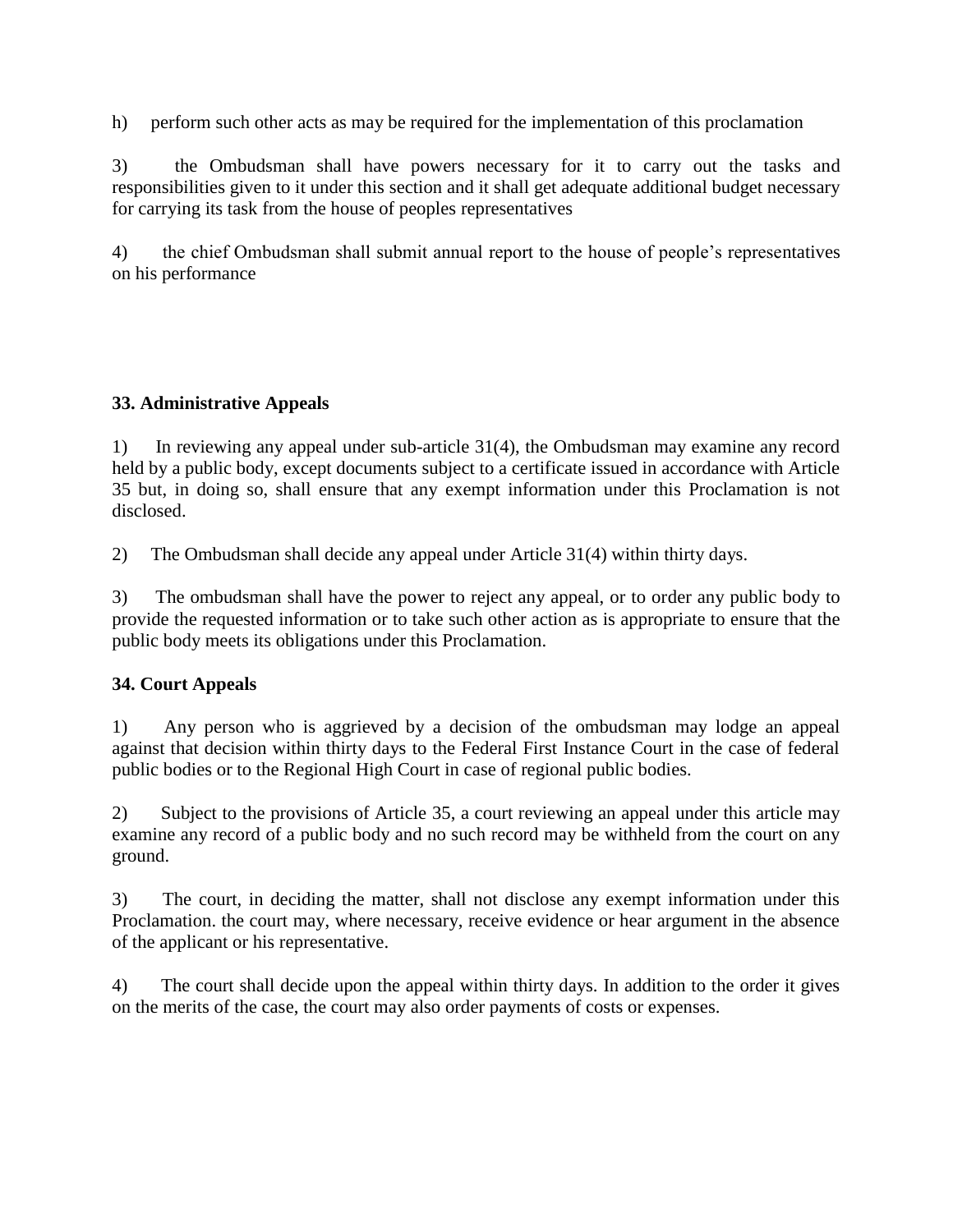#### **35. Issuance of Certificates**

1) In so far as the information sought to be accessed or the existence or non existence of which is sought to be confirmed relates to national security, national defense or international relations the head of the public body may issue a certificate certifying that the information falls within the scope of exceptions set out in Article 22 and that disclosure of the information would be almost certain to cause serious harm to national security.

2) Notwithstanding any provision in this Part, neither the Ombudsman nor any court may review a decision under sub-article (1) to issue a certificate.

3) Any certificate under sub-article (1) must be tabled in the House of Peoples' Representatives within 30 days of its issuance and the House may either approve or rescind the certificate.

## **36. Duty to Report**

1) As s soon as practicable and not later than  $30<sup>th</sup>$  of May in each year, the public relation officer of each public body shall submit to the ombudsman, a report regarding the activities of the public body in implementing the provisions of chapter three of this proclamation.

2) The report referred to in sub article (1) of this Article shall consist;

a) the number of requests for access received;

- b) the number of requests for access granted access in full;
- c) the number of requests for access refused in full and refused partially;

d) the number of internal appeals made to the head of the public body and the number of granted requests as a result of these internal appeals;

- e) the number of appeals made to the Ombudsman
- f) The number of court appeals; and
- g) Such other matters as may be prescribed by law

3) The head of public body shall include in his annual working report to the council of ministers and peoples representative in the case of federal public bodies or to the national regional government council and national regional council, the report referred to in sub-article (1).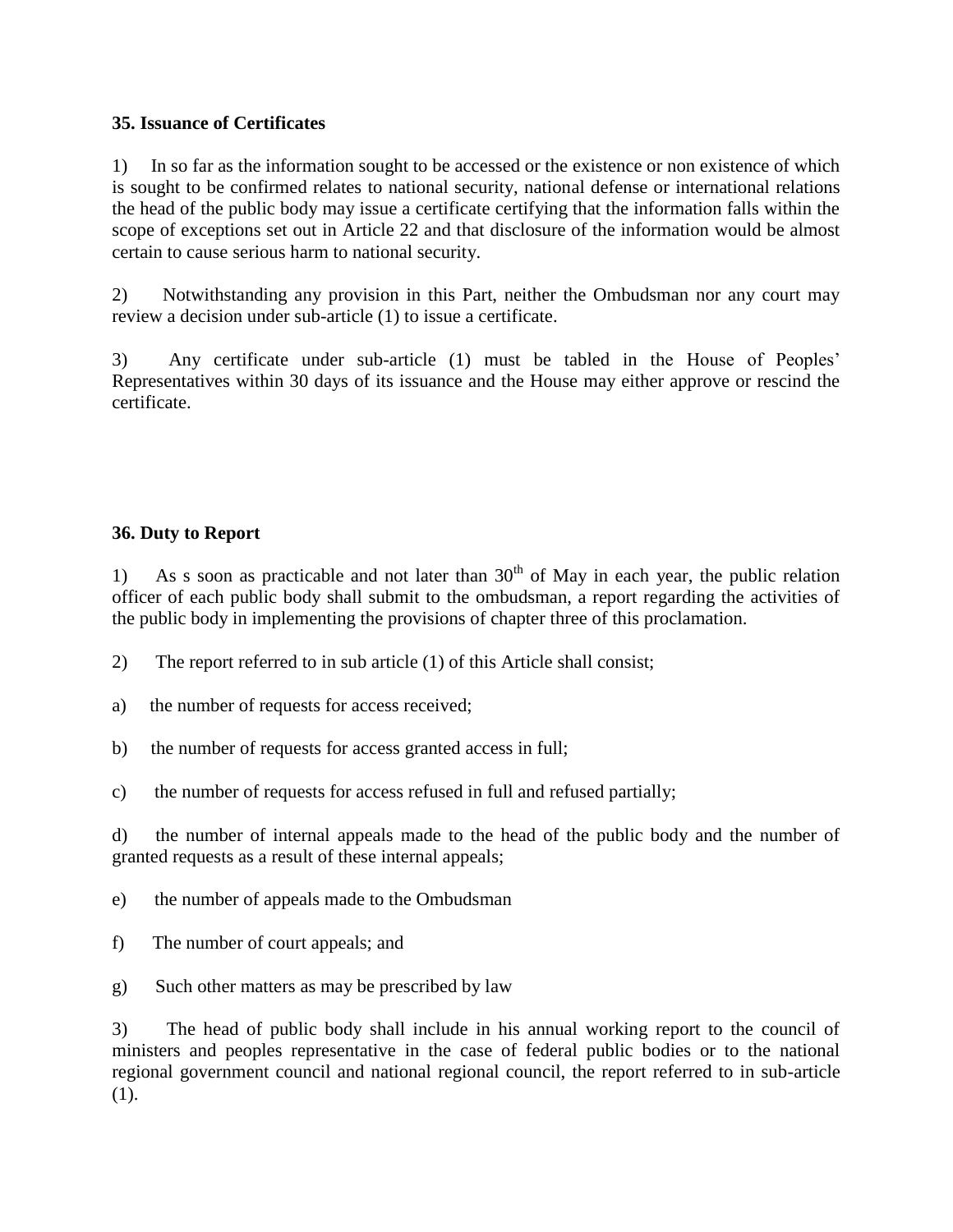#### **37. Powers to Make Regulations.**

The council of ministers may make regulations regarding;

a) Schedules of fees payable for different categories of information and, the conditions under which such fees are reduced or waived;

b) The procedures for the custody and classification of information regarded as confidential or declassification of records;

c) Any matter which is required for the implementation of the provisions of part three of this proclamation.

#### **38. Record Maintenance**

1) The Ombudsman shall, after appropriate consultation with interested parties, issue and from time to time update a Code of Practice relating to the custody, management and disposal of records.

2) Every public body is under an obligation to maintain its records in accordance with the Code of Practice stipulated in sub- article (1).

3) Every public body shall ensure that adequate procedures are in place for the correction of personal information.

#### **39. Miscellaneous**

1) No person is criminally or civilly liable for for anything done in good faith in the exercise or performance of any power or duty under this part. of the proclamation .

2) No one may be subject to any legal, administrative or employment-related sanction, regardless of any breach of a legal or employment obligation, for releasing information on wrongdoing, or which would disclose a serious threat to health, safety or the environment, as long as he acted in good faith and in the reasonable belief that the information was substantially true and disclosed evidence of wrongdoing or a serious threat to health, safety or the environment.

3) For purposes of sub-article (2), wrongdoing means the commission of a criminal offence, failure to comply with a legal obligation, a miscarriage of justice, corruption or dishonesty, abuse of power or serious misconduct, whether linked to individual wrongdoing or not.

4) Any person who with intent to deny a right of access to information in terms of this section;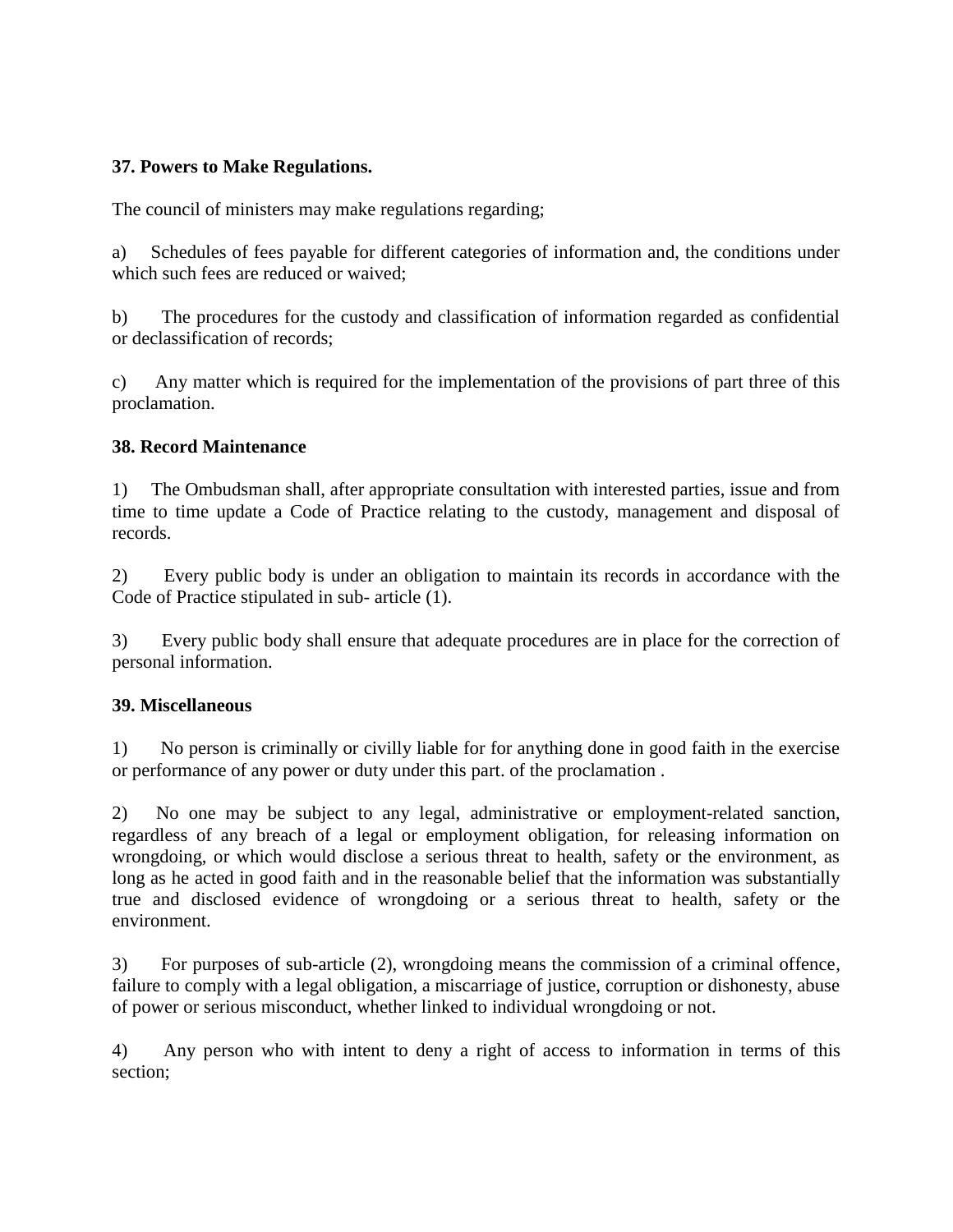a) destroys, damages or alters a record;

b) conceals a record;

c) falsifies a record or makes a false record; commits an offence and is liable on conviction to a fine or to imprisonment for a period not exceeding two years.

5) Information relating to any occurrence, event or matter which took place, occurred or happened more than twenty-five years before the date on which any request is made under Article 14 shall be provided to any person making a request under that article, provided that this sub-article shall not apply to the exceptions in articles 16, 17, 18 and 23.

6) It is prohibited to make any document confidential in order to cover corruption, contravention of laws, organizational or personal incompetence, inefficiency or scandals.

#### **PART FOUR Rights and Responsibilities of the Media**

#### **40. Right of Reply or correction**

1) Where any factual information or matter injurious to the honor or reputation of any person is reported in a mass media, such person shall have the right to have his reply inserted, free of charge in publication in which the report appeared;

a) The editor or his deputy shall have a duty to publish free of charge and with out correction any reply addressed to him, incase of a daily news paper within three days of receipt or, incase of a weekly news paper within nine days of receipt and in other publications in the next issue appearing after receipt;

b) Where the statement which has given rise the reply is made in broadcasted radio or television program, the responsible program editor shall, free of charge and with out correction, insert the reply in the next part of the program or other similar program within fourteen days of receipt;

c) Any reply shall be proportional, relevant to the report that has given rise to it and shall have a lawful content.

d) if the report or information is disseminated during the election process, the time limit referred to in sub-article (1)(a) and (b) shall be educed ,in the case of the three days limit to twenty four hours, in the case of fourteen days limit to forty eight hours;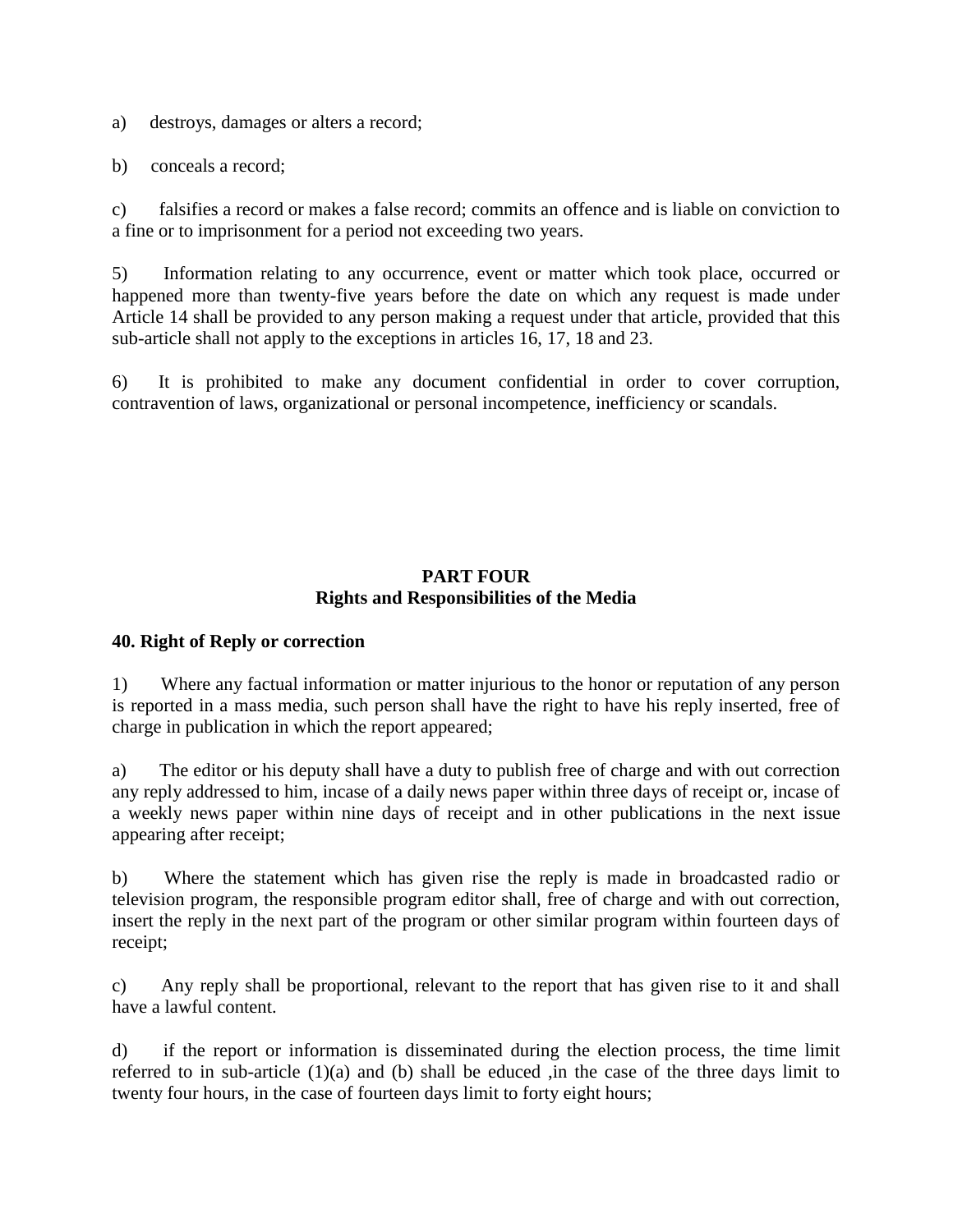e) the provisions of sub-article  $(1)(d)$  shall only apply when the reply is submitted to the mass media six hours before the publication goes to print or the program on which it is to appear is on air .

2) Any person whose right of reply is refused may apply to the court to compel the chief editor of the periodical or program to insert the reply in the press.

3) The court before which the application is lodged shall give its decision within ten days from the day the petition is submitted to it however during election period the court shall pronounce its decision within twenty four hours

4) The court may when the responsible person under Article 43 refuses to comply with its order to insert the reply render him liable to punishment. .

5) The provisions of this article shall not affect the provision of Article 2049 of the civil code.

6) The provisions sub article (1) to (5) are applicable only if the request for insertion of a reply is made to the mass media within three months from the day the report which has given rise to it was published or went on air.

7) The provisions of this article shall mutatis mutandis apply to enforce the right of a person to correct any incorrectly reported factual statement regarding him.

#### **PART FIVE**

#### **Taking lawful erasures**

#### **41. liability**

1) The media establishment may incur joint criminal or civil liability with the responsible person under Article 41 of the Penal Code for a criminal offence committed through the mass media or a civil damage caused by the media

2) In an action for defamation through the mass media the court may award, having regard to the seriousness of the moral damage, compensation up to 1000,000 birr having regard to the seriousness of the damage.

3) In case of conflict between the provisions of the Penal Code and the provisions of this Proclamation under Part 5 and 6 the latter shall prevail

4) A claim for damage caused by the mass media may be made even if the criminal prosecution under this Proclamation is barred by the period of limitation or the prosecution is defeated.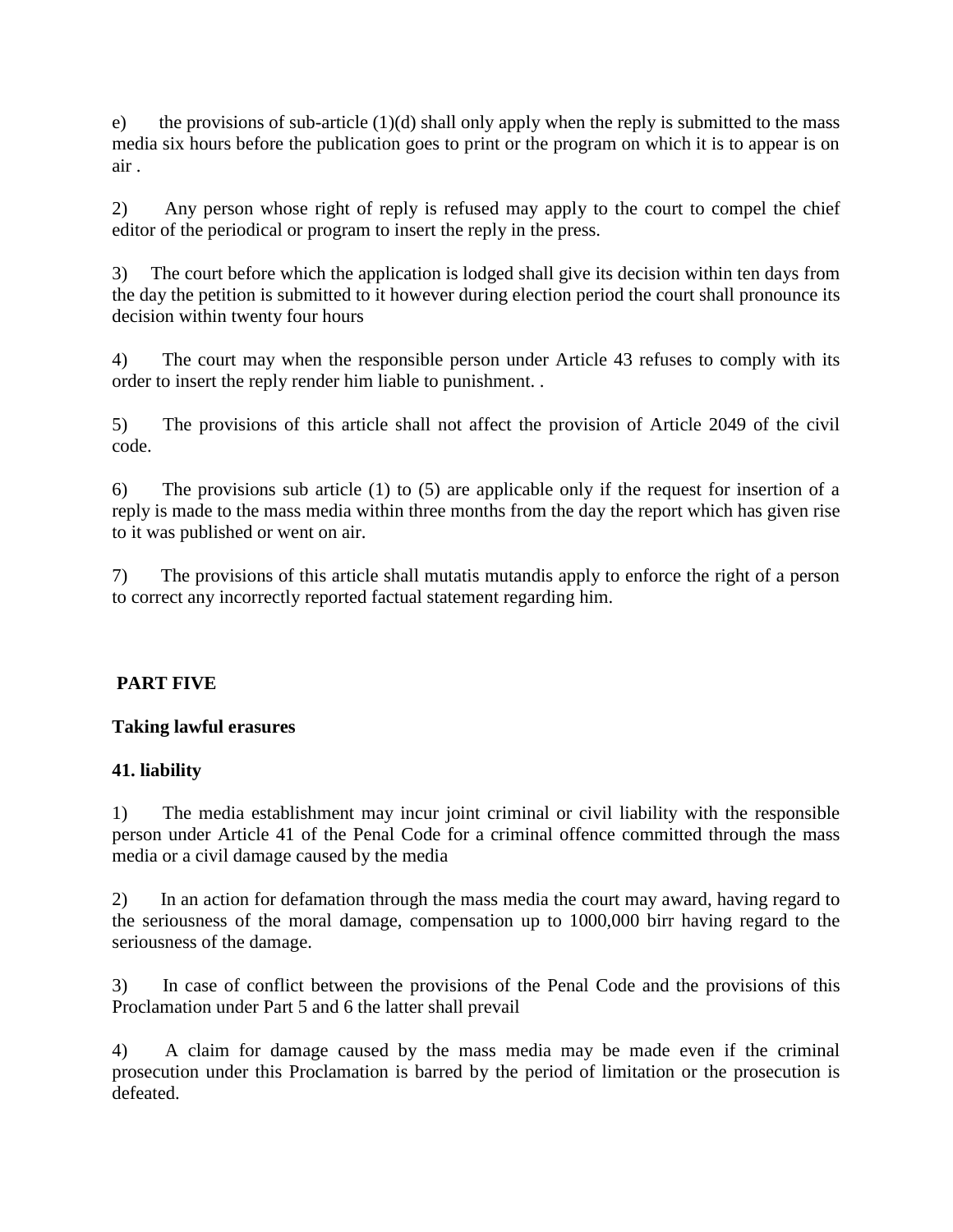## **42. Impounding**

1) Notwithstanding any contrary provision in any other law, no periodical or book shall be impounded except as provided for in this article.

2) where The Federal or Regional public prosecutor ,as the case may be , has sufficient reason to believe that a periodical or a book which is about to be disseminated contains illegal matter which would, if disseminated, lead to a clear and present grave danger to the national security which could not otherwise be averted through a subsequent imposition of sanctions , may issue an order to impound the periodical.

3) In cases of extreme emergency, where it is not possible to obtain a court order in time to prevent the harm, the public prosecutor may order the periodical or the book to be impounded, provided that he shall notify a court of the order within 48 hours and the court shall determine within 24 hours whether or not the prosecutors order shall be upheld.

4) the court to which the an order to impound a periodical or a book issued by a public prosecutor, is submitted may:

a) if it deems that periodical or the book contains unlawful matter that is likely to cause serious danger, uphold the public prosecutors measure and order that criminal proceedings be instituted, or application for confiscation of the printed matter be submitted, within two weeks from the date on which the court pronounced its decision. if the public prosecution fails to take such action, the court shall revoke the order to seize the periodical or the book and bar its dissemination

b) if it deems that the content of a periodical or a book is lawful and not likely to cause any damage ,revoke the impoundment order issued by the public prosecutor and may order the the release of the publication. Unless otherwise the a stay of execution is issued by an appellate court the order shall be executed after the lapse of 72 hours.

5) Once criminal proceedings have been instituted for offences committed through media periodical or a book or an application is made to the court for a periodical or a book to be confiscated, the court shall have the power to order the publication to be impounded and its further dissemination be barred, or revoke an order, that has been issued under sub article 3 .

6) If an offence has been committed by a mass media product and no one is liable under article 43 of the penal code for the offence, the public prosecutor or the private complainant may apply to have the publication confiscated instead of instituting criminal proceedings. The same applies if no summons can be served in Ethiopia on the person liable for the offence.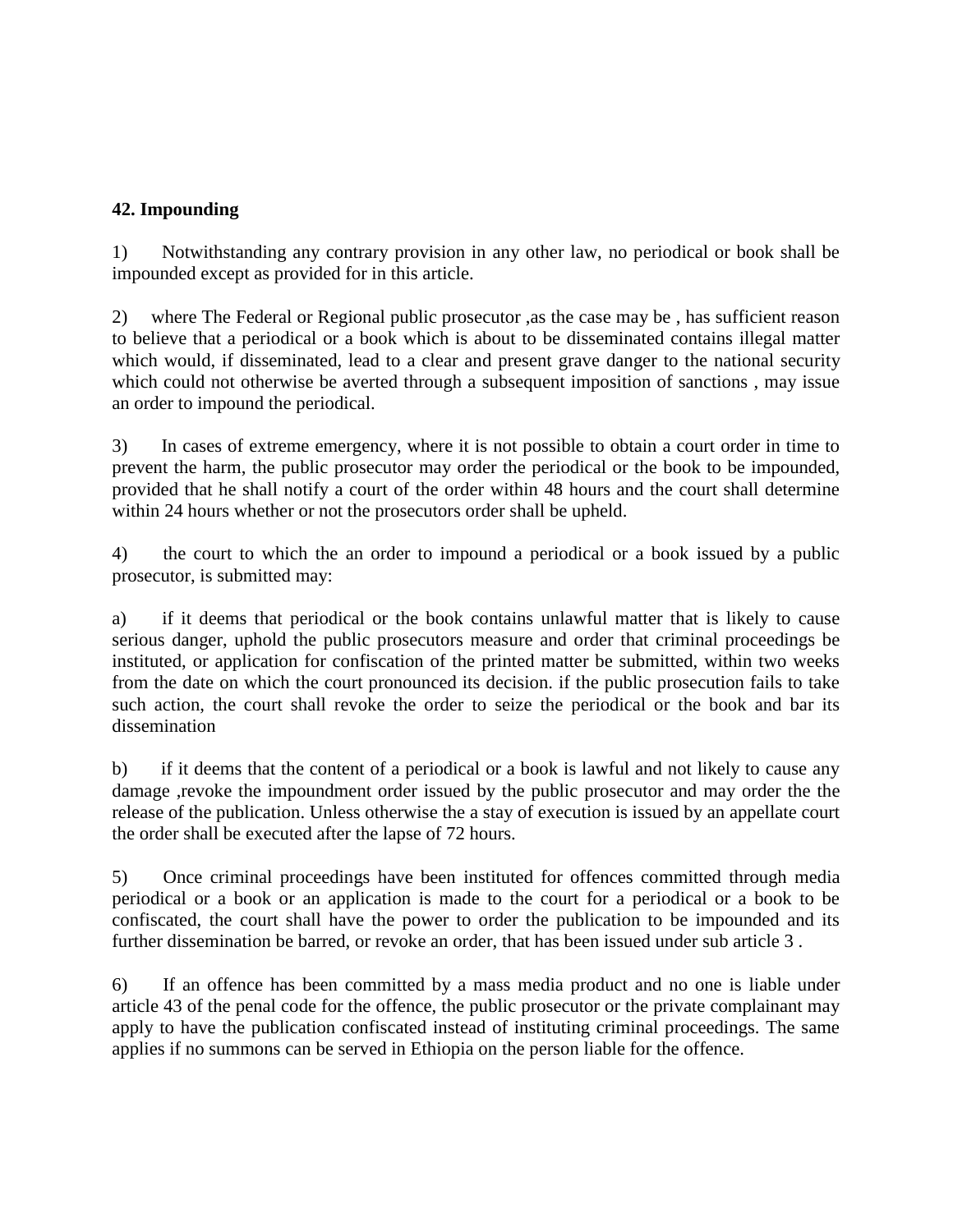7) If the time referred to in sub article (4 ) is insufficient having regard to the nature of the impounded matter or for any reasonable cause, the court may, on the request of the prosecution, permit an extension of the period up to two weeks.

8) An order for the impoundment of a periodical or book shall contain a statement indicating the offending passage or passages in the publication which occasioned the order and shall specify the volume, part, issue, or installment in which these passages occur.

9) An order for the Impoundment of a periodical or book shall relate only to copies intended for dissemination. The police shall execute an impoundment order forthwith.

10) The prosecutor shall be legally liable for a malicious exercise his powers under this article

# **43. Manner of Instituting and Hearing Mass Media Related Cases**

1) Unless the attorney general decides otherwise any person who is suspected of committing an offence through the mass media shall be brought before the court without being remanded for further investigation in accordance with Article (59)/2) and /3) of the Criminal Procedure Code.

2) The Court having jurisdiction over the case shall commence the hearing of the case within 15 days from the filing of the charge.

3) The court shall cause the accused person to obtain a copy of the charge, together with a copy of other evidences, if any, at least five days before the commencement of the trial..

4) The court shall pronounce its judgment within one month from the commencement of the trial.

5) Where the accused person has not been duly summoned because he was not found at his address, the court shall order the publication of the summons notifying that the hearing shall proceed in his absence should he fail to appear within seven days.

6) Where the person is not satisfied by the judgment given in default, he may lodge an appeal in accordance with Article 44.

7) save otherwise for prosecutions for false accusations and defamation against the constitutionally established legislative, executive or judicial authorities prosecutions for defamation and false accusation committed against individuals or private organization through the mass media shall be instituted and conducted by the private complainants.

8) The court shall, cause the copy of the judgment it renders pursuant to sub-article (4) of this article to be sent to the Ministry of Information or concerned Information Bureau of the Regional state.

# **44. Appeal**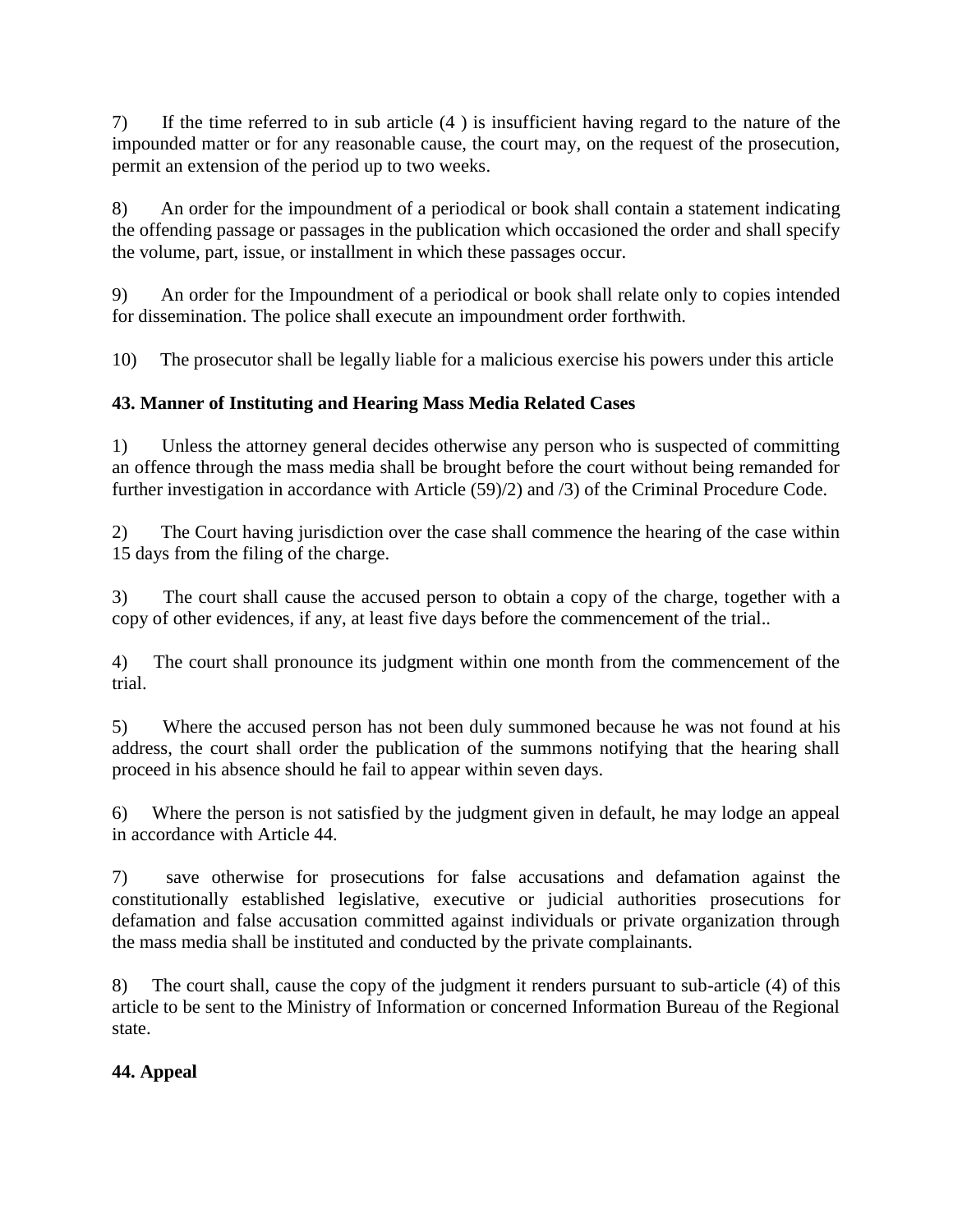1) The party who is aggrieved by the decision of the court shall lodge his memorandum of appeal to the appellate court within thirty days of the rendering of the decision, and the rending court shall give the appellant copies of the decision within 24 hours of receiving the party's notice to appeal.

2) The appellate court shall give decision within 10 days of the receiving the memorandum of appeal.

# **45. Penalties**

1) Anyone who has contravened the provisions of articles 7(1)-(3) shall be punished with a fine of not less than 20,000 birr and not exceeding 200,000 birr.

2) Any publisher of a periodical or broadcaster who, in violation of article 6(2) ,failed to appoint a responsible editor, failed to comply with obligations set out under article9(6) or violates the obligations provided under article 10 shall be punished with a fine up to 15,000 birr

3) Where an editor in chief or program editor has improperly failed to publish or broadcast a reply or correction sent to the mass media pursuant to article 40 of this Proclamation, shall be fined up to 15,000 birr.

4) Any person who violates article 6(1) or article 8 may be fined up to 15,000 birr.

5) If in an offence committed through a mass media the defendant is convicted, the court may ,up on request by the party ,issue an order for the verdict to be published in that mass media outlet.

6) The court may issue an injunction forbidding further dissemination of mass media output in respect of which a conviction or order of impoundment has been issued.

#### **46. Statute of Limitation**

1) Subject to Article 28(1) of the Constitution, no criminal proceeding for an offence committed through a periodical may be instituted after the lapse of one year from the date when the offending matter was published.

2) For broadcasters, the period in sub-article (1) shall be six months from the date when the program was broadcast.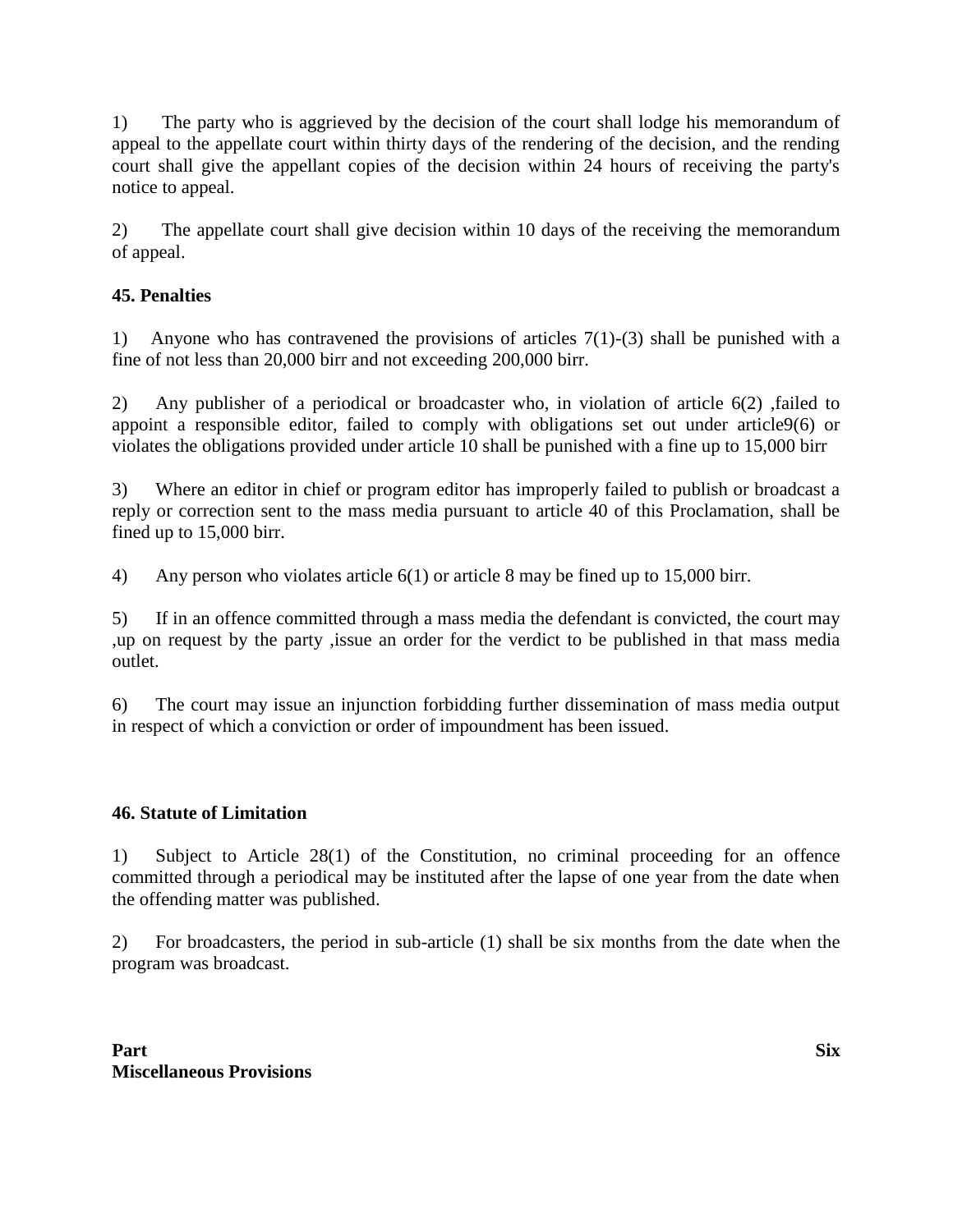#### **47. Scope of Application**

1) the proclamation shall be applicable on periodicals if

a) The periodical obtains a certificate of registration

b) The publication duplicated and bears the name of the publisher, the printer , the place of publication and the date and year of its publication,

2) Printed maters shall be regarded as mass media only when they are disseminated. Periodicals shall be deemed to have been disseminated when they are delivered for sale or distribution and broadcasts shall be deemed to have been disseminated once they have been disseminated over the airwaves.

3) Without prejudile to the provisions of this Proclamation, a picture, whether it is not together with written material, shall be regarded as printed matter.

4) This Proclamation shall not be applicable to pornographic printed matters, whether they are offered for sale or free of charge.

#### **48. Transitory Provisions**

1) Periodicals in operation prior to the coming into force of this Proclamation shall bring themselves into conformity with Article 9 within ninety days of the coming into force of this Proclamation.

2) In order to provide public bodies an opportunity to put in place the necessary arrangements to facilitate implementation. Part III of this Proclamation shall enter into force one year after the date this Proclamation is published in the Negarit Gazeta. The House of Peoples' Representatives may extend this period for a duration of not more than one year.

#### **49. Conflict with Other Laws**

Laws, regulations, directives, orders and practices which are inconsistent with this Proclamation shall, to the extent of that inconsistency, not be applicable.

#### **50. Repeaed laws**

Except Articles 8 and 19 of the Press Proclamation No. 34/1992 which shall remain in force until the coming in to force of the provisions of Part Three of this Proclamation all the remaining articles are hereby repealed.

#### **51. Effective Date**